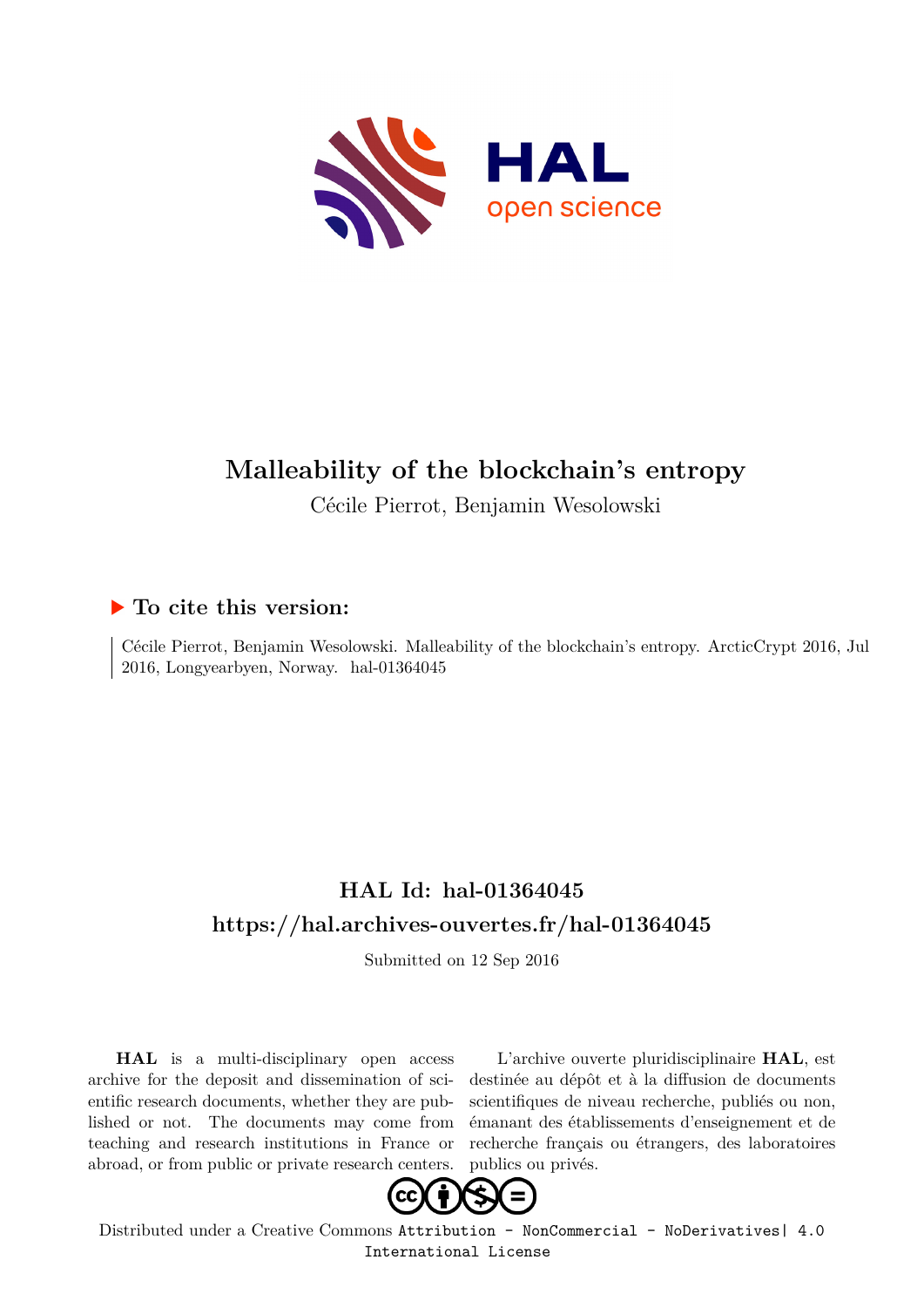## Malleability of the blockchain's entropy

Cécile Pierrot<sup>1</sup> and Benjamin Wesolowski<sup>2</sup>

<sup>1</sup> Sorbonne Universités, UPMC Univ Paris 06, LIP6, 4 place Jussieu, 75005 Paris, France <sup>2</sup> EPFL IC LACAL, Station 14, CH-1015 Lausanne, Switzerland

Abstract. Trustworthy generation of public random numbers is necessary for the security of many cryptographic applications. It was suggested to use the inherent unpredictability of blockchains as a source of public randomness. Entropy from the Bitcoin blockchain in particular has been used in lotteries and has been suggested for a number of other applications ranging from smart contracts to election auditing. In this Arcticle, we analyse this idea and show how an adversary could manipulate these random numbers, even with limited computational power and financial budget.

Keywords: Random number generation, Blockchain, Random Beacon, Bitcoin, Dyck language.

## 1 Introduction

Randomness is a key concept in cryptography. Even though random numbers are often meant to be kept secret in cryptographic protocols, a number of applications require a form of publicly available randomness which cannot be predicted or manipulated. Some straightforward examples include draws of national lotteries, sampling of assemblies or citizen juries, or tie-breaking in sports or elections. This concept also appears in more technical settings, where a secure public source of randomness can be used to provide trust between communicating parties while implementing contract signing, confidential disclosures, or certified mail in an electronic mail system. These examples were first proposed by Rabin in [Rab83], where he defines the source of randomness as a random beacon: an online service that broadcasts allegedly unpredictable numbers at regular intervals.

In these situations the randomness should be generated in such a way that no one can willingly bias the outcome to anyone's advantage or disadvantage. Simple methods hardly provide any strong guarantee, like a skilled prestidigitator can fool entire crowds while tossing a coin. The existing online services that make available fresh random numbers at regular intervals such as [NIS11,RAN98] can at best be considered as trusted third parties: despite extensive documentation and audits, they do not provide users with any mechanism that allows to verify the freshness and correct generation of the published numbers.

A line of research aims at developing and analysing methods to provide trustworthy public randomness. Clark and Hengartner proposed in [CH10] a beacon based on stock market prices, whose security relies on a presumed unmalleability of published financial data – hardly sufficient to convince the most skeptical users. In [LW15], Lenstra and Wesolowski constructed and proved the security of a verifiable beacon that anyone can influence, but no one can bias or predict, by feeding some public input data to a slow hash function.

In another attempt to build a decentralised beacon with no trusted parties, it has been suggested to exploit the inherent unpredictability of blockchains, in particular that of the Bitcoin protocol [Nak09]. In addition to the applications mentioned above, a source of randomness internal to Bitcoin – or any other blockchain based currency – allows that randomness to be used by the currency's scripting language. This extends the range of implementable smart contracts considerably. There is currently no possibility in the Bitcoin scripting language to allow any form of random execution. It is still not the case in cryptocurrencies with more powerful scripting languages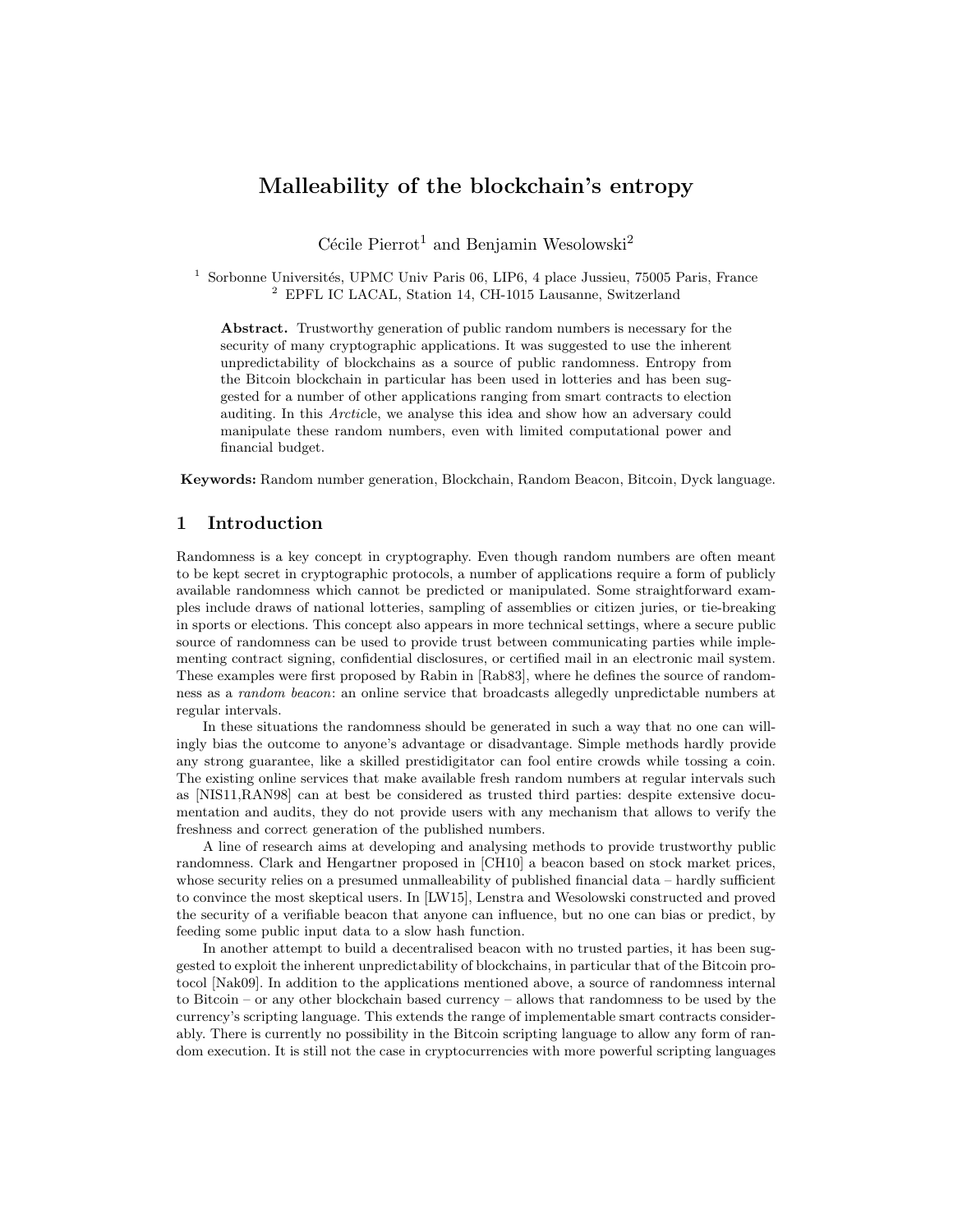such as Ethereum [Woo14]. A few Bitcoin protocols [BCG15,BNM<sup>+</sup>14,GGMR14,MGGR13] are however already relying on the blockchain as a source of randomness.

This idea becoming widespread together with the lack of a security model for the blockchain's unpredictibility motivated Bonneau, Clark and Goldfeder [BCG15] to propose an analysis of the method. They consider a model where the attacker controls all the miners, and suffers a monetary penalty whenever a miner finds a valid block that the attacker does not want to see included in the blockchain (see Paragraph 2.1 for a presentation of the notions of miners and valid blocks). This penalty is meant to compensate for the loss of the reward going to a miner finding a valid block. This reward currently consists of  $25\,\mathrm{B}$  ( $25\,\mathrm{bitcoins}^3$ ) per block plus some transaction fees in the case of the Bitcoin protocol. The amount of this reward decays over time: it started at 50 B, and is divided by two every 210 000 blocks. In [BCG15], the authors derive that if the next block is used to define a single random bit – presumably unbiased –, an attacker can force the bit to 1 by having the miners drop the valid blocks that give a 0, and this attacker would suffer an expected cost of  $50\ddot{B}$  at the moment the paper was published.

We aim in the present paper at overcoming the limitations of this model. First, we measure the adversary in terms of computational resources rather than monetary. An associated cost in bitcoins as in [BCG15] can then be derived, but is not the primary focus. It makes sense indeed to investigate computational limitations when not only money is at stake in the random number generation. Also, it allows us to analyse adversaries that do not have control over the entire pool of miners: it seems unrealistic to assume that the adversary can bribe any miner, who would systematically and silently cooperate. We also account for adversaries with limited resources: whereas in the original analysis the adversary keeps spending money in bribes as long as its goal is not achieved (e.g., obtaining a bit 1 in the example above), our analysis can measure the extent to which the adversary can bias the outcome if they have a limited budget. It also accounts for more general strategies, where the adversary can take advantage of non canonical phenomenons on the blockchain such as forking.

Whereas the authors of [BCG15] concluded from their analysis that the method is secure enough to be used in practice, we show that an attacker, even when not controlling the entire pool of miners and when limited by a budget, can still significantly bias the probability distribution of the outcome. For instance, again when the blockchain is applied to generate a single unbiased bit, we show that an adversary controlling only a quarter of the total mining power can increase the probability of having a 1 from 0.5 to 0.6 approximately, for an expected cost of around  $25 B$ , i.e. US\$9400. With the same parameters we also propose a cheaper strategy that permits to increase the probability from 0.5 to about 0.57, with an expected cost of  $3.6 \text{ B} \approx \text{US} \$1320$ . We also show how this probability can be further improved by preparing the attack in advance: a head start of a day increases the probability to 0.74.

Also, the security properties that we define and analyse might be relevant beyond the problem of generating public random numbers, as a more general measure of the security of the blockchain construction. Namely, we study the malleability of the blockchain, a formalisation of the capacity of a party to influence the probability distribution of some bits in the chain. Even though unmalleability is not the primary goal of a secure public ledger, it comes as a desirable property of an ideal instantiation of the blockchain.

The details of the model, together with a brief introduction to blockchain protocols, are presented in Section 2. In Section 3, we study the simple case where the adversary simply wants to influence the next published block with immediate effect, as an example and a warm-up. The more complex setting is analysed in Section 4. Adversaries limited by a financial budget are analysed in Section 5 whereas adversaries preparing themselves in advance are studied in Section 6.

 $3$  Note that 1 B roughly equals US\$370 at the time of writing this article, keeping in mind that the Bitcoin exchange rate still fluctuates a lot.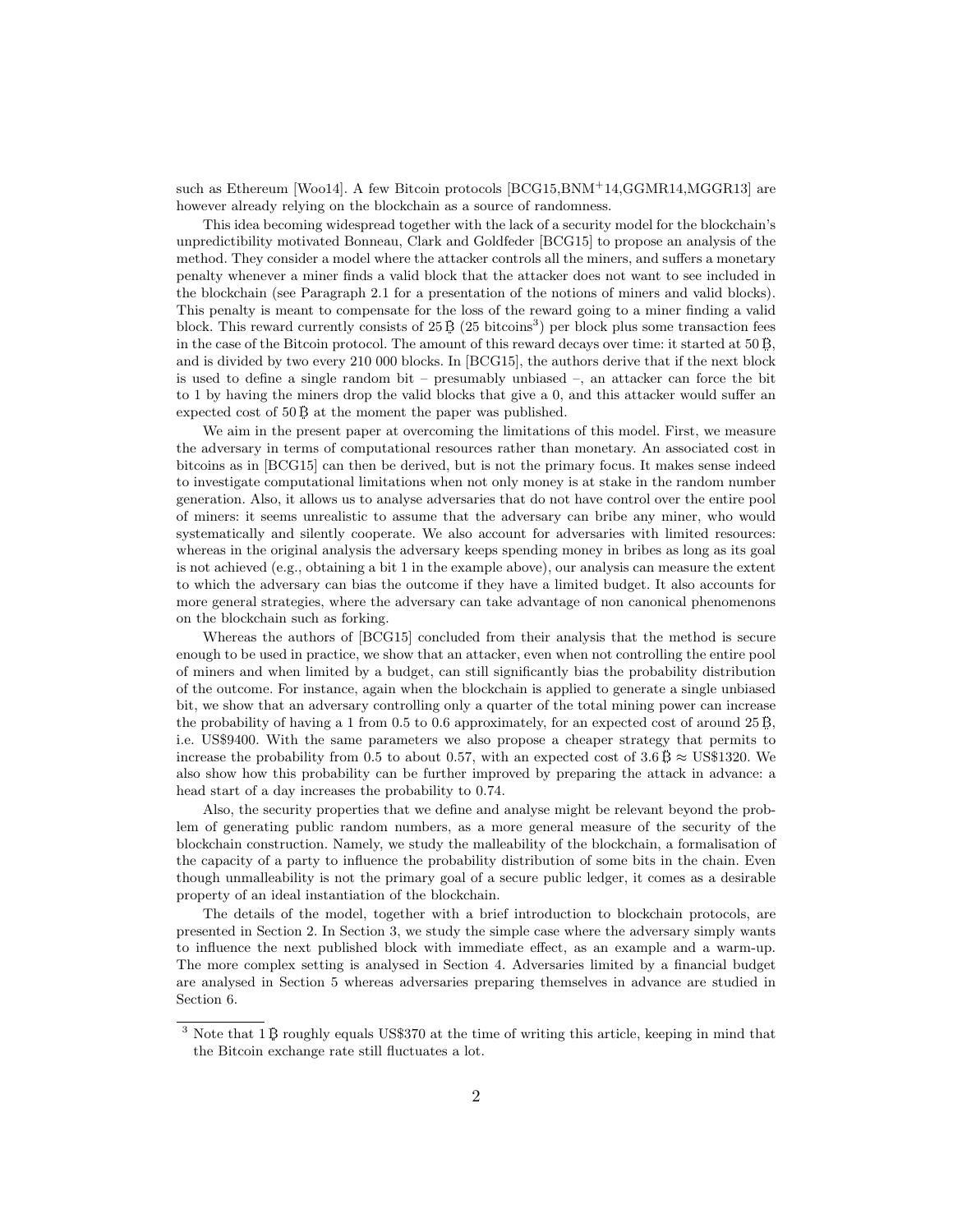## 2 A model for the network and the miners

#### 2.1 Blockchains

A blockchain is a form of distributed database, introduced in [Nak09] as the backbone of the Bitcoin protocol. The protocol involves a set of active participants, called miners, distributed over a network, whose job consists in maintaining the blockchain: a global ledger of the history of the system. In the case of Bitcoin, this history is the set of all transactions that happened. At regular time intervals, a new block is added to the chain, testifying for the latest transactions or events. A block is called *valid* if its hash has a certain number d of leading zeros<sup>4</sup>. Only valid blocks can be added to the blockchain. The process of finding a valid block is called mining, and it simply consists in hashing a block a tremendous amount of times with slight modifications until a valid version is found.

In addition to the list of new transactions, a block also contains the hash of the previous valid block. The set of all broadcast blocks thus forms a tree, whose longest chain is the valid blockchain on which there is a consensus. In the case of Bitcoin, each block on that longest chain comes with a reward (some bitcoins) to the miner who mined it. This mechanism encourages the miners to always work on increasing the longest chain they are aware of, in order to keep a mostly linear tree: a tree that consists in the longest chain itself and a few small branches, that quickly stop growing. When such a branching occurs at the tail of the blockchain, it is called a fork. Miners might work on a different branch of the fork at a given moment, but if they keep agreeing to work on the longest one, only the branch with a majority of miners will survive, and consensus is quickly reached again.

It is justified in [BCG15, Paragraph 3.1] that assuming the underlying hash function is secure, each valid block found via the mining process contains at least d bits of computational min-entropy, and therefore  $\lfloor d/2 \rfloor$  near-uniform bits can securely be extracted by a cryptographic extractor  $[{\rm DGH^+04}]$ . An *extractor* is a function that transforms a random variable with sufficient entropy into an almost uniformly distributed variable in a smaller domain, which we call the extract. In this paper we consider an extractor Ext that maps valid blocks to elements of  $\mathcal{E}$ , the set of binary strings of length  $\lfloor d/2 \rfloor$ . Assuming the hash function used for mining is secure, we can consider the extract  $\text{Ext}(B)$  of a freshly generated valid block B to be uniformly distributed in  $\mathcal{E}$ .

#### 2.2 Game model

We consider a single instance of a blockchain protocol executed in isolation. The quite detailed abstraction proposed in [GKL15, Section 2] fits our needs, yet we will not detail it here. Indeed, such a precise network diffusion model is not necessary as we will not be dealing with network adversaries: they will not be able to tamper with messages on transit in the network, or with the network's structure itself. This weaker adversary receives and broadcasts messages over the network, and its power will only be measured in terms of its computational resources.

As in Garay et al.'s formal analysis of the Bitcoin backbone protocol [GKL15], the problem is made tractable by assuming that communications over the network are instantaneous. Honest miners are always working with the longest blockchain that they know of, and the broadcast messages are always received by all the miners. Therefore forks can appear when a valid block is found simultaneously by two miners, but the fork will disappear as soon as one of the branches will be lengthened before the other. This matches the real world situation, where the notion of simultaneity is loosened to take into account communication and processing delays: a fork only

 $4$  At the time of writing this article, the value of  $d$  for Bitcoin was approximately 66. This parameter is continuously adjusted so that it takes an expected time of 10 minutes for the worldwide mining effort to find a valid block.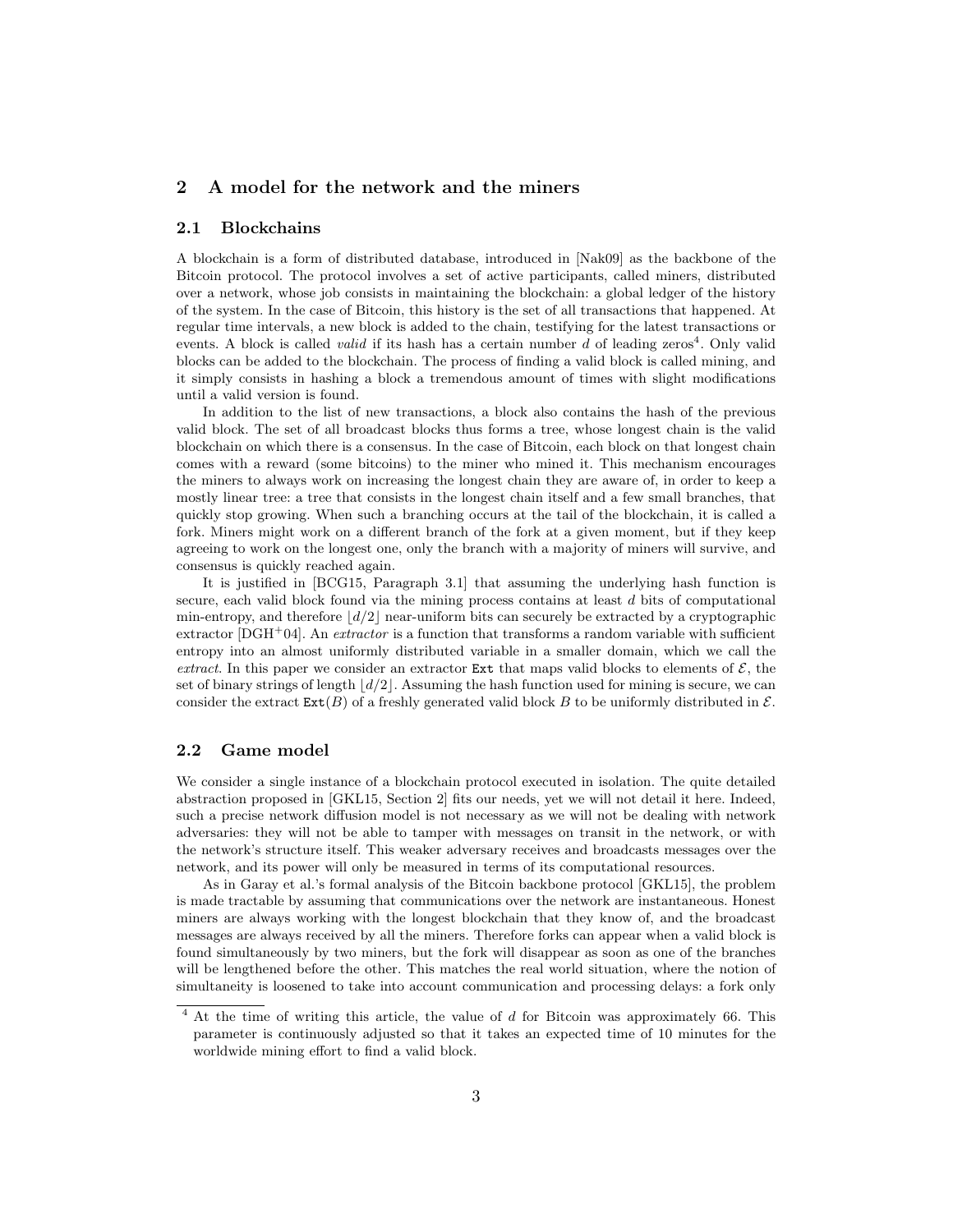survives as long as new blocks are added simultaneously to both branches, which cannot happen for very long. We argue that in a model where new valid blocks are never found simultaneously an adversary is not advantaged compared to a model where such accidental forks occur. Therefore we make the latter assumption for the rest of this paper. Even without accidental forks, malicious forks are still possible: an adversary can secretly work on a branch longer than the public one, and once this branch is revealed, it will completely replace the old one as the new longest chain.

The game involves a set of honest miners and an adversary  $A$ . Honest miners simply aim at growing the blockchain, by broadcasting valid blocks to get the associated reward. Meanwhile, the goal of the adversary is to bias the probability distribution of the extract of an upcoming block in the chain, which we call the *decisive block*. For illustration, say that the extract  $x$  of that decisive block is a lottery draw: the adversary wins whenever x falls in a given subset of  $\mathcal{E}$ , the "winning tickets". Let  $\chi : \mathcal{E} \to \{0, 1\}$  be the characteristic function of that subset of the set of possible extract values. The adversary A wins if, at the end of the game,  $\chi(x) = 1$  where x is the extract of the decisive block, which we call *pleasant* in this case. Note that it does not matter whether that decisive block was broadcast by the adversary or by a honest miner. We denote by  $\mathcal{P}_{\mathcal{A}}$  the probability that  $\mathcal A$  wins.

The game starts at the round where a fixed *initial block* indexed by 0 is received and ends when the blockchain reaches a length of  $n + \Delta$ , for some predefined integers n and  $\Delta$ . The n-th block is the decisive block, whose extract determines whether or not the adversary wins. Since that block determines the outcome of the game, it might first seem surprising to continue for  $\Delta$  additional blocks. But the value of any specific block can be changed via forking: in blockchain protocols, consensus does not go to the version of a block that arrived first, but to the version of the block that belongs to the longest chain. An adversary could try to take advantage of that by attempting to create a fork to modify an unpleasant decisive block. The positive parameter  $\Delta$  takes into account the possibility that the decisive block can still be modified until the blockchain has been lengthened by  $\Delta$  blocks.

Finally we denote by  $\mu$  the probability for a uniformly distributed extract value  $x \in \mathcal{E}$  to satisfy  $\chi(x) = 1$ . We clearly have  $\mu = |\{\chi(x) = 1 | x \in \mathcal{E}\}|/|\mathcal{E}|$ .

#### 2.3 Adversary model

We consider a weak adversary that cannot change the content of the messages traveling around the network nor prevent them from being delivered. The adversary can mine on the blockchain and, unlike honest miners, they are not assumed to always work on extending the longest chain, nor to broadcast all the valid blocks they find. Thus, in this context, the critical property of the adversary is their computing power, or more precisely, their relative power with respect to the total power of the miners. Concretely, this power is measured as a number  $s_{\mathcal{A}}$  (respectively s) of hashes per second that the adversary (respectively the total set of miners, including  $\mathcal{A}$ ), is able to compute. Let

$$
\lambda = \frac{s_{\mathcal{A}}}{s}
$$

measure the relative power of A. Such hash computations can be modelled as calls to a random oracle. The number of random oracle calls to be done before finding a valid block follows a Poisson distribution, and at any point in time,  $\lambda$  can be interpreted as the probability that the next oracle request giving a valid block has been done by the adversary.

Remark 1. The adversary could be a single entity as well as a set of colluding, corrupted miners. It therefore extends the model of [BCG15], where all the miners are ready to accept bribes to collaborate: this corresponds to  $\lambda = 1$  in our setting. We can still account for the money it takes to corrupt the miners, via the notion of virtual cost (see Paragraph 3.4), yet it is not the only metric available anymore.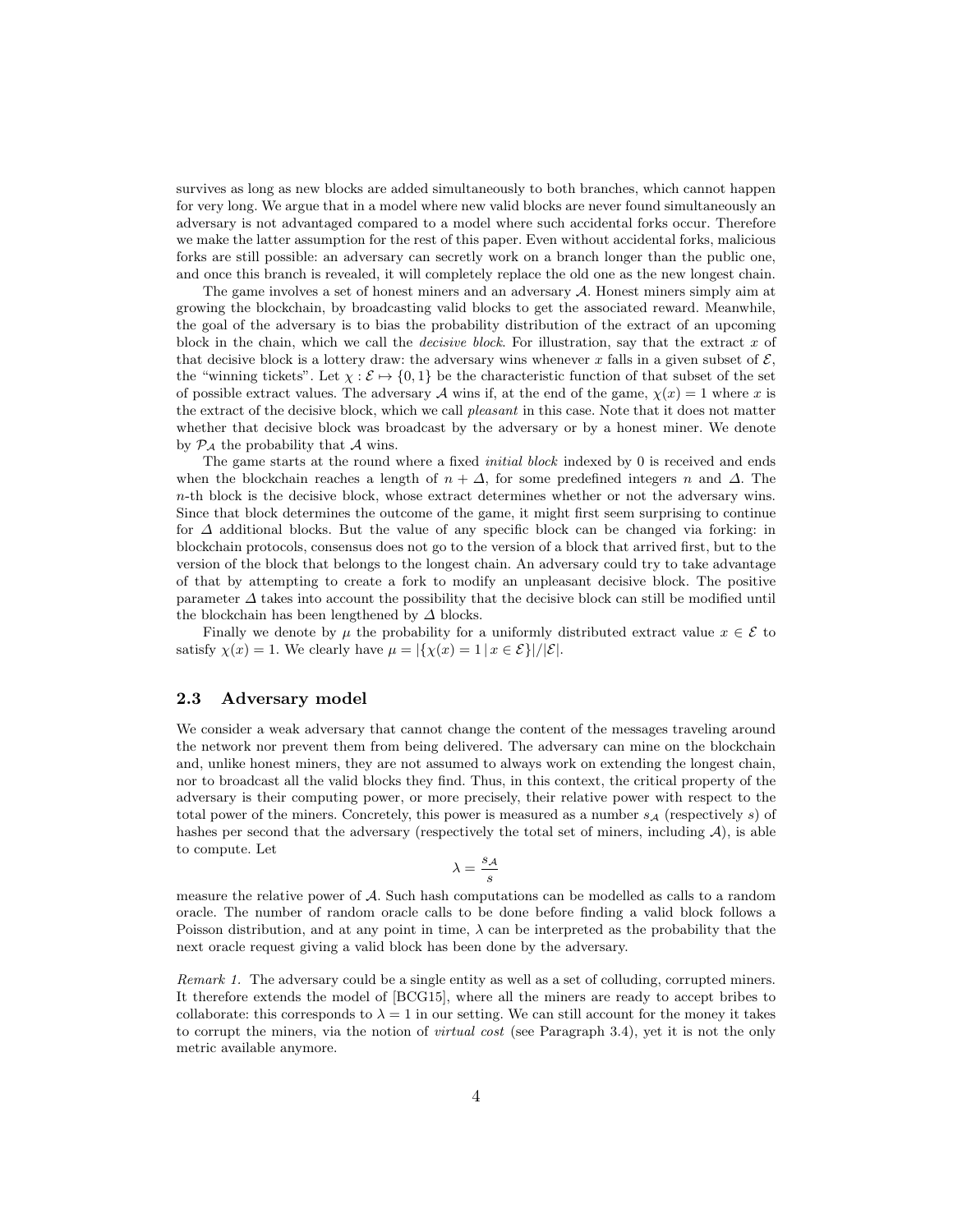## 3 A warm-up: manipulating the next published block

## 3.1 Delay-free games

As a first example, let us look at the simple case where  $n = 1$  and  $\Delta = 0$ . The adversary aims at manipulating the next broadcast block, without bothering whether it will survive potential future forks. This case occurs whenever the extracted randomness is meant to be used immediately, such as a random beacon that broadcasts the random numbers as soon as they are available, or a simple national lottery. Indeed, a random beacon is meant to be unpredictable, and its output cannot be changed in the future – unlike a blockchain where forks can "change the past". The beacon must broadcast a number as soon as it is available, which does not permit to wait for a safety delay  $\Delta > 0$  before outputting the numbers.

### 3.2 Strategy

The adversary's strategy here is straightforward: they will focus all their computational power on mining the next block. Whenever they find an unpleasant valid block B such that  $\chi$ (Ext(B)) = 0, they throw it away and continue to mine. The game ends whenever a honest miner finds a valid block or the adversary finds one that satisfies  $\chi(\text{Ext}(B)) = 1$ , which they immediately broadcast. In this context, it is clearly an optimal strategy as valid blocks can only be found by mining (which is a classical assumption for blockchains, and can be enforced by the random oracle model), and an adversary who would themselves publish a block such that  $\chi(Ext(B)) = 0$  would only decrease their winning probability, as well as an adversary who would not publish instantly a valid block such that  $\chi(\text{Ext}(B)) = 1$ .

## 3.3 The winning probability  $P_A$

Let us compute the probability  $\mathcal{P}_{\mathcal{A}}$  that the adversary wins that game. The event that they win the game is denoted  $\mathfrak{w}$ . The possible outcomes can be split into the infinite family of disjoint events  $e_a$ , for any  $a \geq 0$ , that the adversary found and threw away exactly a valid blocks. The event  $\mathfrak{e}_a \wedge \mathfrak{w}$  further requires that the final block B, i.e. the  $(a+1)$ -th block that is found, satisfies  $\chi(h_B) = 1$  (and it does not matter who found that last one). The winning probability can now be expressed as:

$$
\mathcal{P}_{\mathcal{A}} = \sum_{a \geq 0} \Pr(\mathfrak{e}_a \wedge \mathfrak{w}) = \sum_{a \geq 0} (\lambda (1 - \mu))^a \mu = \frac{\mu}{1 - \lambda (1 - \mu)}.
$$

Since  $\lambda \geq 0$  and  $\mu \leq 1$  this is clearly better than  $\mu$ . For instance, when  $\mu = 1/2$ , and  $\lambda = 1/4$ , the probability that A wins is increased from 0.5 to  $4/7 \approx 0.57$ . Note that  $\lambda = 1/4$  is a realistic assumption: for instance, the relative computational power  $\lambda$  of the four actual most influent mining pools Antpool, F2Pool, BitFury, and BTCChinaPool vary between 13% and 27% each, depending on sources and dates.

#### 3.4 Virtual cost expectation for the adversary

The *virtual cost* refers to the number of blocks the adversary has to drop, thereby giving up the associated reward. We emphasise that this virtual cost does not take into account potential profits related to the outcome of the game. It is only a measure of the amount of mining power they sacrificed to play the game: namely, the difference between the expected reward they would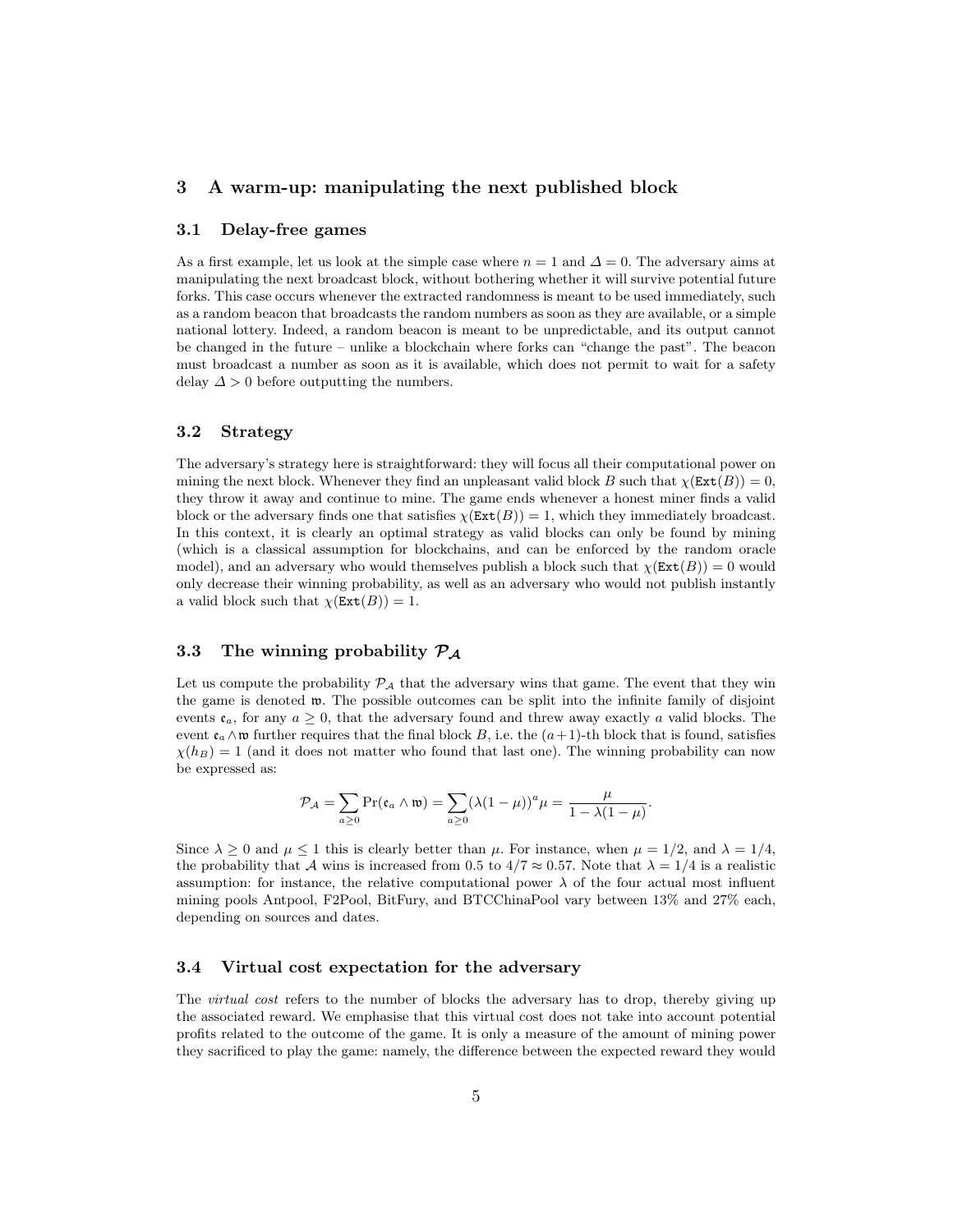have had by behaving as a honest miner, and the reward resulting from playing the described strategy. For each event  $\mathfrak{e}_a$ , exactly a blocks are dropped, therefore the expected virtual cost E is:

$$
E = \sum_{a\geq 0} a \Pr(\mathfrak{e}_a) = \sum_{a\geq 0} a(\lambda(1-\mu))^a (1-\lambda(1-\mu)) = \frac{\lambda(1-\mu)}{1-\lambda(1-\mu)}.
$$

Again, to illustrate this virtual cost we look at the example where  $\mu = 1/2$  and  $\lambda = 1/4$ . It gives 1/7 expected lost blocks. In terms of money, the actual reward at the time of writing is 25 B. Thus this strategy can be approximately evaluated to have an expected cost of US\$1320. The case where  $\lambda = 1$  ensures the victory as long as  $\mu > 0$ , for an expected cost of  $(1 - \mu)/\mu$ . This is the situation in [BCG15] where all the miners are assumed to collude with the adversary, and they indeed found the same expected cost.

## 4 Reaching consensus

#### 4.1 Games with delay

We now deal with the case where  $n = 1$  and  $\Delta > 0$ . Delaying the end of the game later than the broadcast of the decisive block is necessary to measure the security of protocols involving several parties that would base an agreement on the extract value of this decisive block. Smart contracts are a good example for such worries. Indeed, unlike in our first naive delay-free games model, forking can interfere and change the initial execution of the contract, therefore modifying the outcome of the contract itself after its execution. Here, the random value is only considered valid when it is deep enough in the chain. More precisely, choosing a sufficiently large  $\Delta$  helps to reach consensus, when it is considered impossible to create a fork of length strictly larger than  $\Delta$ . Then the parties involved in the contract gain confidence that the outcome is definitive.

#### 4.2 Relevant values for ∆

Relevant values for the delay  $\Delta$  can be deduced from the analysis performed in [GKL15] where the authors evaluate the probability to have a fork of two branches of a given length. From a practical point of view, a look back to the history of broadcast Bitcoin blocks permits to find all the accidental forks that have ever been observed. For instance, from [Blo16] we see that 540 forks were noticed since the block number<sup>5</sup>  $142$  257: two branches of length 4, four of length 3, fourteen of length 2, and what remains are orphan blocks. Thus, keeping a safety margin,  $\Delta = 6$ seems sufficient to make sure that no fork will alter the decisive block after the end of the game.

#### 4.3 Strategy

The adversary's strategy begins as previously: they first focus all their computational power on mining the first block (that is also the decisive block since  $n = 1$ ) and throw away all valid blocks B they find as long as  $\chi(\text{Ext}(B)) = 0$ . At the first broadcast of the decisive block  $B_d$  two cases can occur. If it satisfies  $\chi(\text{Ext}(B_d)) = 1$  then A starts to act as a honest miner. Namely, they continue to mine on this chain and the game ends when the  $(1 + \Delta)$ -th valid block is found, leading to the success of A. Otherwise, if one honest miner broadcasts a decisive block satisfying  $\chi(\text{Ext}(B_d)) = 0$ , A continues to secretly mine on the previous block as if they received nothing. Again, they throw away all valid decisive blocks that would lead to their failure. If they find one such that  $\chi(\text{Ext}(B_d)) = 1$  they keep it secret, create a fork and continue to mine on their new

 $5$  At the time of writing the last blocks are around number 400 000.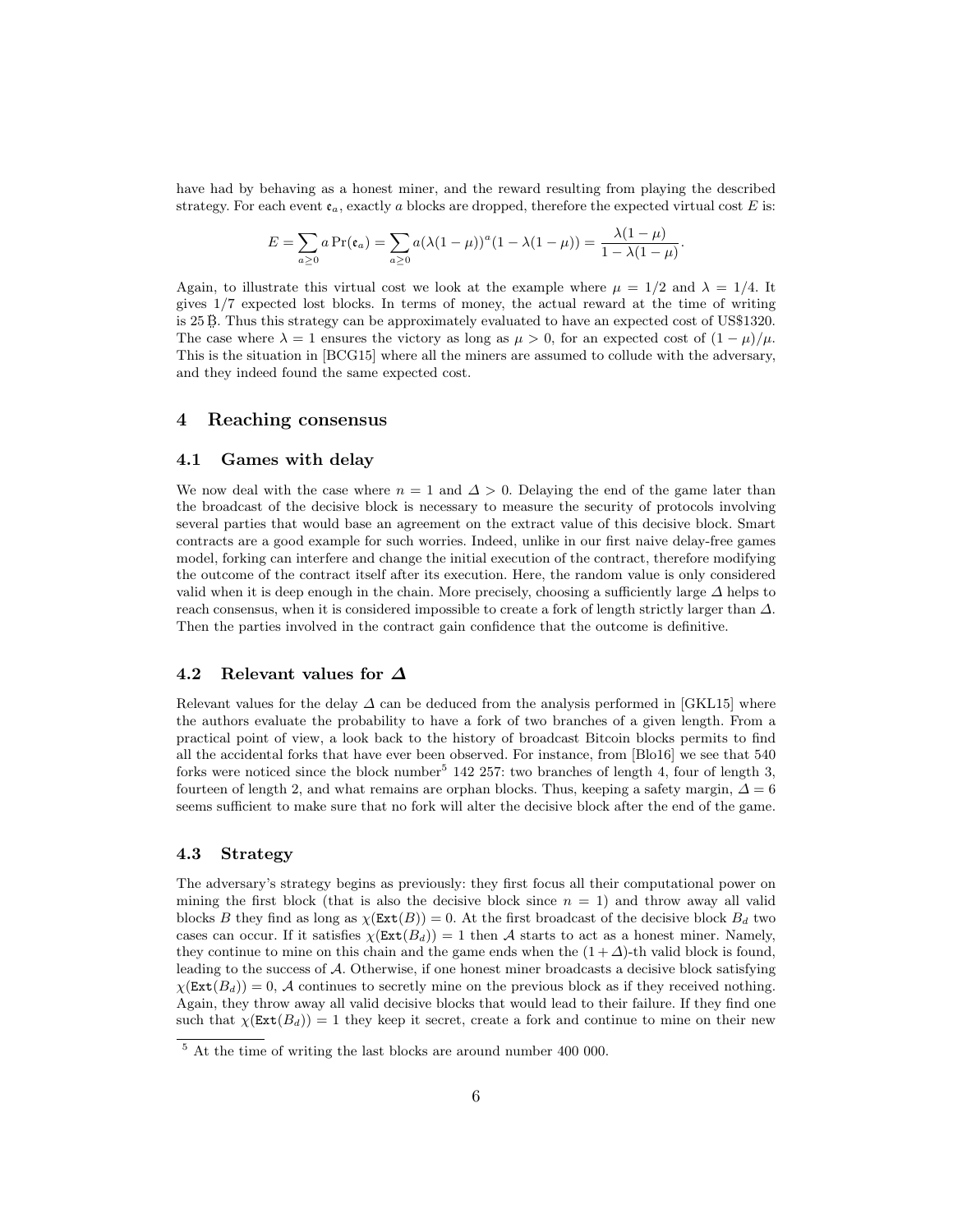chain, hoping to develop a branch longer than the current public one containing the unpleasant decisive block. If they manage to do so, they broadcast their fork, and all miners switch to that new longest chain and proceed to mine on that one, thereby including the cheated pleasant decisive block in the new consensus chain. The game ends when a miner finds a valid final block, whether it is on the original chain, or on the branch later appeared.

## 4.4 Computing the probability  $P_A$

To compute the probability that  $A$  wins we consider a partition of our universe as follows. Let  $\mathfrak{w}_1$ ,  $\mathfrak{f}_0$ ,  $\mathfrak{f}_{01}$  and  $\mathfrak{w}_{01}$  (w implicitly stands for A wins and  $\mathfrak{f}$  for A fails) be the events defined as:

- $-$  **w**<sub>1</sub>: the first broadcast decisive block  $B_d$  is such that  $\chi(\text{Ext}(B_d)) = 1$ .
- $-$  f<sub>0</sub>: the first broadcast decisive block  $B_d$  is such that  $\chi(\texttt{Ext}(B_d)) = 0$  and A fails to find any decisive block  $B'_d$  such that  $\chi(\text{Ext}(B'_d)) = 1$ .
- $-$  f<sub>01</sub>: the first broadcast decisive block  $B_d$  is such that  $\chi(\text{Ext}(B_d)) = 0$ , A manages to find a decisive block  $B'_d$  such that  $\chi(\texttt{Ext}(B'_d)) = 1$  but not to compute a branch sufficiently long to replace the main one.
- $\mathfrak{w}_{01}$ : the first broadcast decisive block  $B_d$  is such that  $\chi(\text{Ext}(B_d)) = 0$  but the adversary manages to find one  $B'_d$  verifying  $\chi(\text{Ext}(B'_d)) = 1$ , and to have it replace the original one.

So the event that A wins, denoted  $\mathfrak{w}$ , is the union of  $\mathfrak{w}_1$  and  $\mathfrak{w}_{01}$ . Note that the probability of  $\mathfrak{w}_1$  has already been computed in Section 3, as:

$$
\Pr(\mathfrak{w}_1) = \frac{\mu}{1 - \lambda(1 - \mu)}.\tag{1}
$$

For convenience we also define  $\mathfrak{e}_0$  as  $\mathfrak{e}_0 = \mathfrak{f}_0 \vee \mathfrak{f}_{01} \vee \mathfrak{w}_{01}$ .

**Probability of**  $f_0$ **.** Since  $f_0$  is a sub-event of  $c_0$ , its probability can be expressed as:

 $Pr(f_0) = Pr_{\mathfrak{e}_0}(f_0) \times Pr(\mathfrak{e}_0) = Pr_{\mathfrak{e}_0}(f_0) \times (1 - Pr(\mathfrak{w}_1)),$ 

where we denote by  $Pr_B(A)$  the conditional probability of event A given that event B occurred.



**Fig. 1.** Secret and public blocks mined during the event  $f_0$ . Green blocks represent the blockchain integrally mined by honest miners whereas red ones correspond to the k valid decisive blocks (secretly) found by A, all such that  $\chi(Ext(B)) = 0$ . A bit inside a block indicates the value of  $\chi$  for its extract. It is only indicated on blocks that are meant to be decisive: here, the first broadcast block, and the adversary's failed attempts at finding a pleasant one. In this example,  $a = 12$  and  $\Delta = 6$ .

Figure 1 represents the situation for a fixed number a of valid blocks mined by  $\mathcal A$ . The probability that A fails precisely a times knowing  $\mathfrak{e}_0$  is given by the product:

$$
\binom{a+\Delta-1}{a} (\lambda(1-\mu))^a (1-\lambda)^{\Delta-1} (1-\lambda).
$$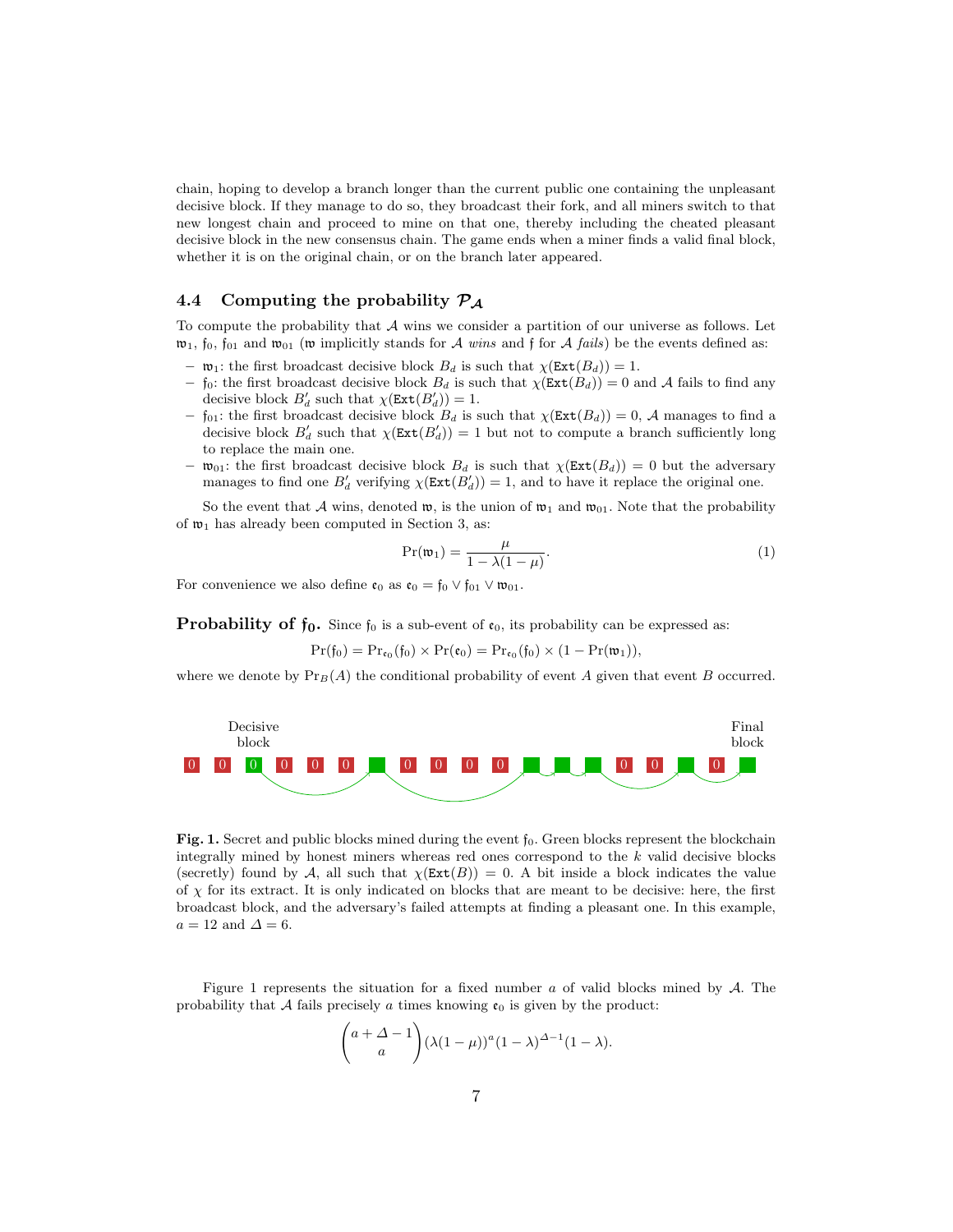Thus the formula for  $Pr_{\mathfrak{e}_0}(\mathfrak{f}_0)$  is:

$$
(1 - \lambda)^{\Delta} \sum_{a \in \mathbf{N}} \binom{k + \Delta - 1}{a} (\lambda (1 - \mu))^a.
$$

The summation over  $a$  can be simplified using the fact that for any positive integer  $h$ , and any  $x \neq 1$ :

$$
\sum_{a \in \mathbf{N}} \binom{a+h}{a} x^a = \frac{1}{(1-x)^{h+1}}.\tag{2}
$$

From Equation (2) we get the final value of the probability of  $f_0$  knowing  $\mathfrak{e}_0$ :

$$
\Pr_{\mathfrak{e}_0}(\mathfrak{f}_0) = \left(\frac{1-\lambda}{1-\lambda(1-\mu)}\right)^{\Delta}.
$$
 (3)

**Probability of**  $f_{01}$ **.** Again we compute  $Pr_{c_0}(f_{01})$  the probability of  $f_{01}$  knowing  $c_0$  in order to find the probability of  $f_{01}$  that satisfies:

$$
\Pr(\mathfrak{f}_{01})=\Pr_{\mathfrak{e}_0}(\mathfrak{f}_{01})\times (1-\Pr(\mathfrak{w}_1)).
$$

Figure 2 represents the situation and gives an indication of the various parameters we need to express this probability. We define:

- $-$  a<sub>2</sub> as the number of valid decisive blocks mined by A after the first decisive block is broadcast by a honest miner and before A finds a valid decisive block verifying  $\chi(\text{Ext}(B_d)) = 1$ .
- $h_2$  as the number of valid blocks mined by all honest miners in the blockchain in the meantime, namely after the first decisive block is broadcast by a honest miner, and before the adversary manages to find a decisive block verifying  $\chi$ (Ext $(B_d)$ ) = 1.
- $a_3$  as the number of valid blocks mined by A on its chain after A finds a valid decisive block verifying  $\chi(\text{Ext}(B_d)) = 1$  and before the last block is mined.

With this in hands, we see that the number of valid blocks mined by all honest miners, after A finds a pleasant valid decisive block, and before the last block is mined, is given by  $\Delta-1-h_2$ . Besides, some parameters are upper bounded: we have  $h_2 < \Delta$  and  $a_3 < \Delta$ .



Fig. 2. Secret and public blocks mined during the event  $f_0$ . Green blocks represent the blockchain integrally mined by honest miners whereas red ones correspond to the  $a_2 + 1 + a_3$  valid blocks (secretly) found by  $\mathcal A$ . Again a number inside a block corresponds to the value of  $\chi$  for its extract, when the block is meant to be a decisive one. In this example  $\Delta = 6$ ,  $a_2 = 4$ ,  $h_2 = 1$  and  $a_3 = 5$ .

The probability, knowing  $\mathfrak{e}_0$ , that A finds a pleasant valid decisive block exactly after  $a_2$ trials that failed, and to get  $h_2$  blocks mined by the honest miners before this new decisive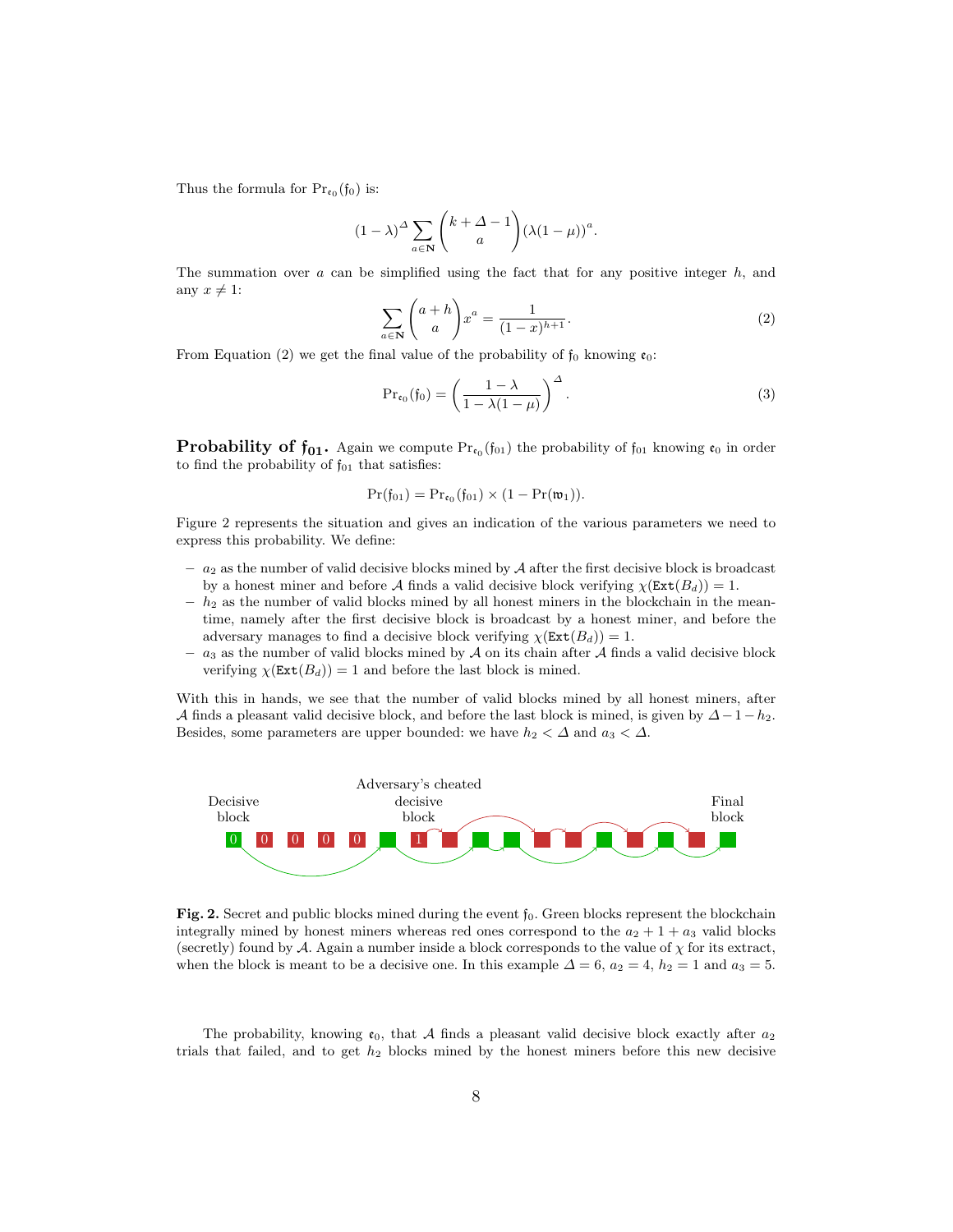block is:

$$
\binom{a_2+h_2}{a_2} \lambda^{a_2+1} (1-\lambda)^{h_2} (1-\mu)^{a_2} \mu.
$$

To complete the computation of  $Pr_{\mathfrak{c}_0}(\mathfrak{f}_{01})$  we need to count the number of possible cases in which  $A$  mines  $a_3$  valid blocks but fails to ever create a chain longer that the main one. This number in hand, it will only remain to sum over the possible values of the three variables  $a_2$ ,  $a_3$  and  $h_2$ . Fixing these parameters, an outcome where the adversary fails to replace the main blockchain with its own corresponds to a sequence where at every point in time, the adversary's chain is shorter that the main one. The insightful reader might have observed that this situation shares similarities with Dyck words. A word in two letters  $H$  and  $A$  is a Dyck word if no initial segment contains more  $A$ 's than  $H$ 's. Here the situation is slightly different as the honest main chain (whose blocks correspond to the letter  $H$ ) starts growing as soon as a honest miner finds a first valid block, while the adversary's chain (the A's) starts growing only when the adversary finds a first valid block such that  $\chi(\text{Ext}(B)) = 1$ . Therefore we define *generalised Dyck words* as follows.

**Definition 1.** Let  $\Delta$ , a and h be three non-negative integers such that  $a < \Delta$  and  $h < \Delta$ . We call generalised Dyck words (for the parameters  $\Delta$ , a, and h) words with a + h letters formed with exactly a letters  $A$  and  $h$  letters  $H$  that verify the following property: for any prefix of the word, we have  $#A \leq #H + \Delta - h - 1$  where  $#H$  (respectively  $#A$ ) represents the number of H's (respectively  $A$ 's) in that prefix.

**Lemma 1.** Let  $\Delta$ , a and h be three non-negative integers, and suppose  $a < \Delta$  and  $h < \Delta$ . Defining  $D(\Delta, a, h)$  as the number of generalised Dyck words we exactly have:

$$
D(\Delta, a, h) = \begin{pmatrix} a+h \\ a \end{pmatrix} - \begin{pmatrix} a+h \\ \Delta \end{pmatrix}.
$$

Proof. The proof follows a classical idea developed to count Dyck words. We first look at words with exactly a letters  $A$  and  $h$  letters  $H$  that are not generalised Dyck words. For each such word, there exists a first A that breaks the property. Changing each A into an  $H$  and each  $H$ into an A strictly after this special A leads to write a word<sup>6</sup> with exactly  $a - \Delta + h$  letters H and  $\Delta$  letters A. Thus for a fixed  $\Delta$  this process describes an injection:

$$
f:E\longrightarrow F
$$

that sends  $E$  (the set of all the words with a letters  $A$ , h letters  $H$  that are not generalised Dyck words) into F (the set of words with  $a - \Delta + h$  letters H,  $\Delta$  letters A). Besides, the map f is surjective. Indeed, let us consider a word w in F. From  $a < \Delta$  we see that  $\Delta >$  $(a - \Delta + h) + \Delta - h - 1$ , which means that w breaks the condition  $\#A \leq \#H + \Delta - h - 1$ . Hence considering the first letter  $A$  in  $w$  that breaks the condition, and changing each  $A$  into an  $H$  and each  $H$  into an  $A$  strictly after this special  $A$ , we obtain a word in  $E$  such that the image of this word is exactly w. The bijection f yields  $#E = \binom{a+h}{\Delta}$ , and at the end:

$$
D(\Delta, a, h) = \begin{pmatrix} a+h \\ a \end{pmatrix} - \begin{pmatrix} a+h \\ \Delta \end{pmatrix}.
$$

Summing over the possible values of the three variables  $a_2$ ,  $a_3$  and  $h_2$ , we obtain:

$$
\Pr_{\mathfrak{e}_0}(\mathfrak{f}_{01}) = \lambda \mu (1 - \lambda)^{\Delta} \sum_{\substack{0 \leq a_2 \\ 0 \leq a_3, h_2 < \Delta}} (\lambda (1 - \mu))^{a_2} \binom{a_2 + h_2}{a_2} \lambda^{a_3} D(\Delta, a_3, \Delta - 1 - h_2),
$$

 $^6$  For instance, if  $h = 3$ ,  $a = 5$  and  $\Delta = 6$  the word HAAAAHHA becomes HAAAAAAH that has 6 letters A and  $5 - 6 + 3 = 2$  letters H.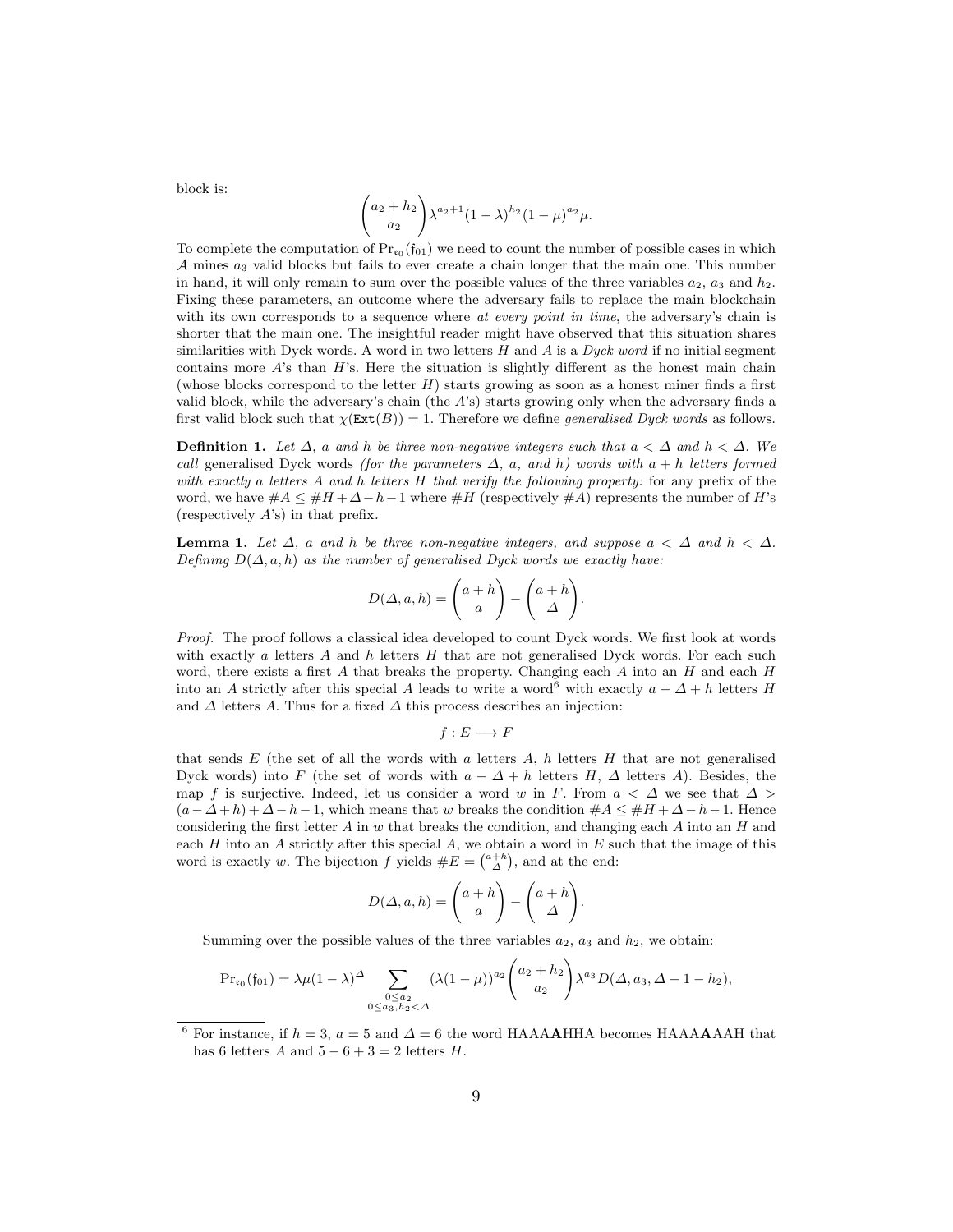

Fig. 3. Probabilities  $P_A$  as functions of  $\lambda$  when  $\mu = 1/2$  (first graph) and  $\mu = 1/16$  (second graph). The corresponding values for ∆, ranging from 0 to 12, are indicated on the curves. For information purposes, the red curves correspond to  $Pr(f_{01})$  and the purple ones to  $Pr(f_0)$ , both with  $\varDelta=12.$ 



Fig. 4. Probabilities  $\mathcal{P}_{\mathcal{A}}$  as functions of  $\mu$  when  $\lambda = 1/4$ . Values for  $\Delta$  are indicated on the curves. Again the red curve corresponds to Pr(f<sub>01</sub>) and the purple one to Pr(f<sub>0</sub>) both with  $\Delta = 12$ . The black line indicates the probability that a honest player wins.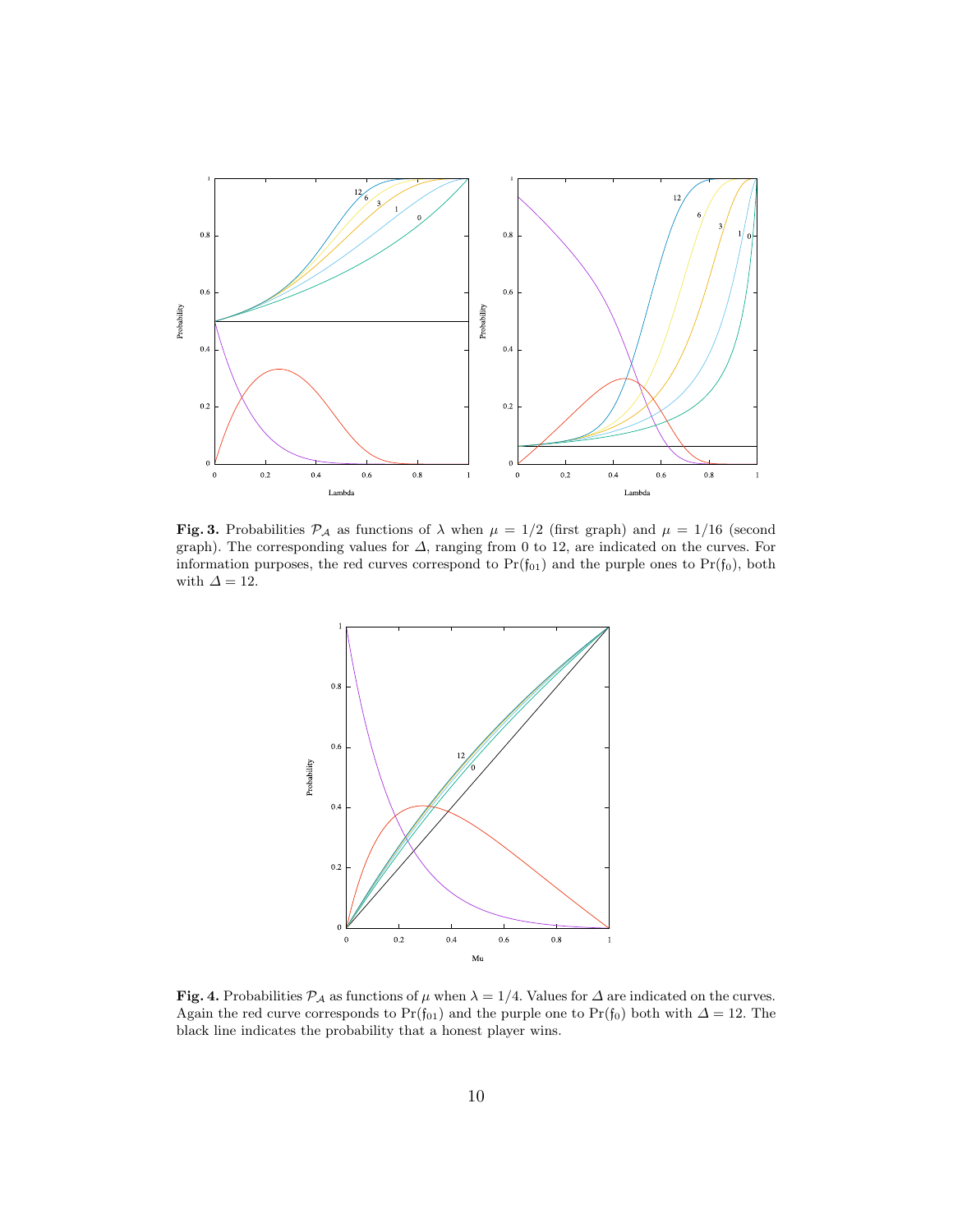where  $D$  is the function in 3 variables defined in Lemma 1 that counts the number of possible cases in which the chain mined by A never overtakes the honest one. The probability  $Pr_{\epsilon_0}(\mathfrak{f}_{01})$ can be rewritten as:

$$
\Pr_{\mathfrak{e}_0}(\mathfrak{f}_{01}) = \lambda \mu (1 - \lambda)^{\Delta} \sum_{0 \le a_3, h_2 < \Delta} \lambda^{a_3} D(\Delta, a_3, \Delta - 1 - h_2) \sum_{0 \le a_2} \binom{a_2 + h_2}{a_2} (\lambda (1 - \mu))^{a_2}.
$$

We can simplify the inner sum using Formula (2) and get:

$$
\Pr_{\mathfrak{e}_0}(\mathfrak{f}_{01}) = \frac{\lambda \mu (1 - \lambda)^{\Delta}}{1 - \lambda (1 - \mu)} \sum_{0 \le a_3, h_2 < \Delta} \frac{\lambda^{a_3}}{(1 - \lambda (1 - \mu))^{h_2}} D(\Delta, a_3, \Delta - 1 - h_2). \tag{4}
$$

To conclude, we can put everything together using  $\mathcal{P}_A = 1 - \Pr(f_0) - \Pr(f_0)$ , with the formula

$$
\mathcal{P}_{\mathcal{A}} = 1 - (1 - \Pr(\mathfrak{w}_1)) \cdot (\Pr_{\mathfrak{e}_0}(\mathfrak{f}_0) + \Pr_{\mathfrak{e}_0}(\mathfrak{f}_{01})),\tag{5}
$$

where  $Pr(\mathfrak{w}_1)$ ,  $Pr_{\varepsilon_0}(f_0)$  and  $Pr_{\varepsilon_0}(f_{01})$  are functions in  $\lambda, \mu$  and  $\Delta$  respectively given in Equations (1), (3) and (4). To compare again with  $\mu$  we plot several of these probabilities. Figure 3 gives the probability that A wins as a function of their relative computational power  $\lambda$ , for a fixed value of  $\mu = 1/2$  on the left or  $\mu = 1/16$  on the right. For instance, if  $\mu = 1/2$ ,  $\lambda = 1/4$  and  $\Delta = 6$  – which are three arguably realistic parameters – then the probability that the adversary wins is increased from 50% to approximately 60%. Figure 4 takes the other point of view and considers how the probability  $P_A$  varies with  $\mu$  when  $\lambda$  is fixed to 1/4.

#### 4.5 Virtual cost expectation for the adversary

Again, the virtual cost refers to the number of blocks the adversary has to drop, thereby giving up the associated reward. To compute the expected virtual cost  $E$  we consider three cases. In the event  $\mathfrak{w}_1$ , such blocks only appear before the first decisive block is mined. Thus the expected number of dropped blocks that correspond to this case is:

$$
E_1 = \sum_{a \ge 0} a \Pr(\mathfrak{e}_a \wedge \mathfrak{w}) = \sum_{a \ge 0} a (\lambda (1 - \mu))^a \mu = \frac{\mu \lambda (1 - \mu)}{(1 - \lambda (1 - \mu))^2}.
$$
 (6)

Besides, considering the union of  $f_0$  and  $f_{01}$ , we see that in both cases the chain making the consensus at the end has entirely been mined by honest miners and consists in  $\Delta+1$  valid blocks. Since the relative computing power of A is  $\lambda$ , it yields that A dropped in average  $(\Delta+1)\lambda/(1-\lambda)$ valid blocks. So the expected number of lost blocks related to those two events is:

$$
E_2 = (1 - \mathcal{P}_\mathcal{A}) \cdot \frac{(\Delta + 1)\lambda}{1 - \lambda}.\tag{7}
$$

where  $P_A$  is given in Equation (5). Last but not least, we can see the event  $\mathfrak{w}_{01}$  as the union of all  $e_a$  for  $a \in \mathbb{N}$  where  $e_a$  is the event: A finds precisely a valid blocks with an unpleasant extract, then mines a pleasant decisive block and manages to mine a chain longer than the current honest one. The expected number of dropped blocks related to this last case is:

$$
E_3=\sum_{a\geq 0}a\Pr(\mathfrak{e}_a).
$$

To compute  $Pr(e_a)$  we denote by  $h_2$  the number of honest valid blocks broadcast (strictly) between the two decisive blocks and by  $h_3$  the number of honest valid blocks broadcast after the pleasant decisive one is mined by  $A$ . We get:

$$
\Pr(\mathfrak{e}_a) = \lambda^a (1 - \mu))^{a+1} \mu \sum_{0 \le h_2 < \Delta} \binom{a+h_2}{h_2} (1 - \lambda)^{h_2 + 1} \sum_{0 \le h_3 \le \Delta} \bar{D}(h_2 + h_3 + 1, \Delta, h_3) \lambda^{\Delta} (1 - \lambda)^{h_3}
$$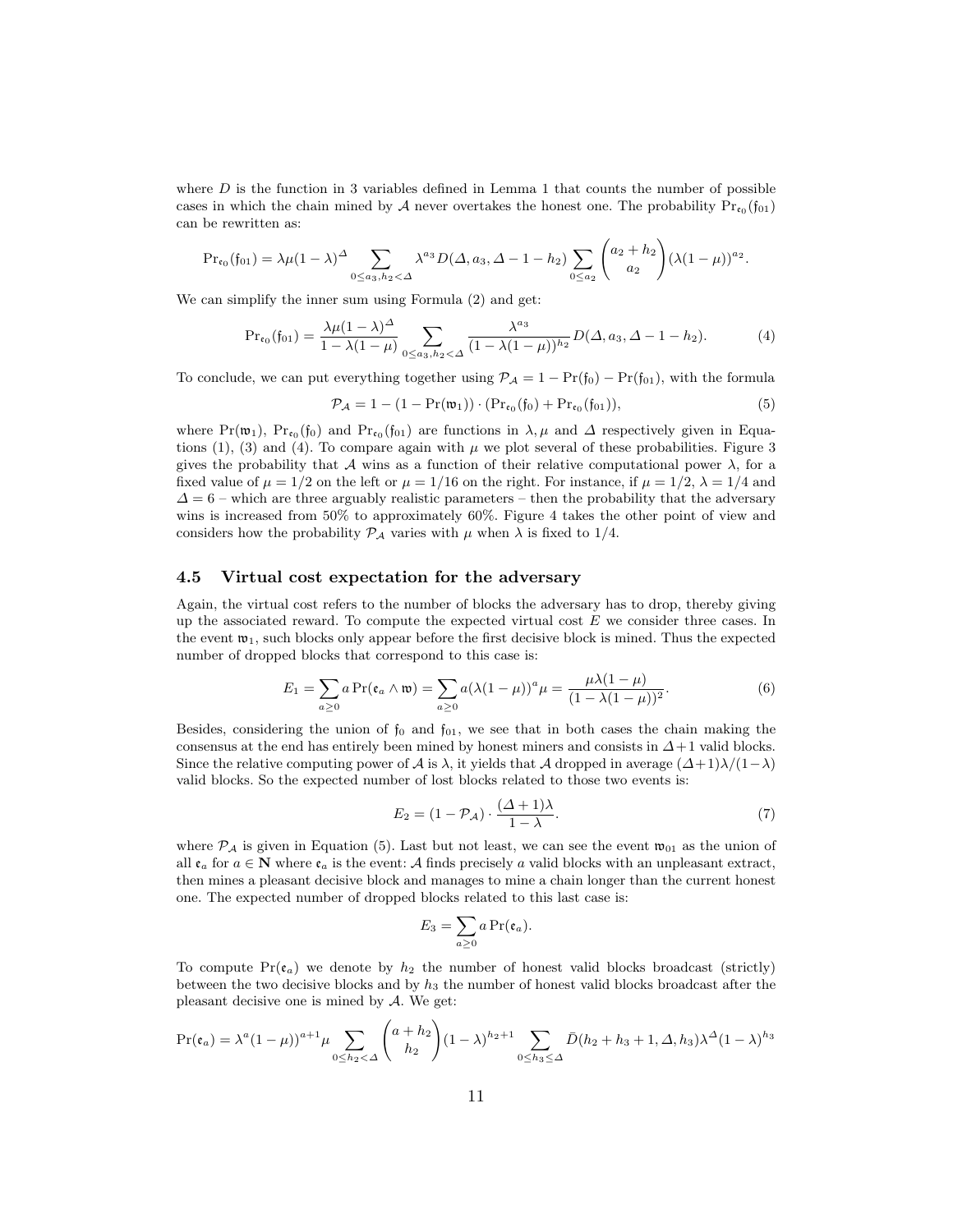where  $\bar{D}(h_2 + h_3 + 1, \Delta, h_3)$  is the number of words with  $\Delta$  letters A and  $h_3$  letters H that are not generalised Dyck words (with the correspontding parameters). Since we have the equality  $\bar{D}(h_2 + h_3 + 1, \Delta, h_3) = \binom{h_2 + h_3 + 1}{\Delta + h_3}$  we can write:

$$
E_3 = \lambda^{\Delta} (1 - \lambda)(1 - \mu)\mu
$$
  
\$\times \sum\_{a \ge 0} a(\lambda(1 - \mu))^a \sum\_{0 \le h\_2 < \Delta} \binom{a + h\_2}{h\_2} (1 - \lambda)^{h\_2} \sum\_{0 \le h\_3 \le \Delta} \binom{h\_2 + h\_3 + 1}{\Delta + h\_3} (1 - \lambda)^{h\_3}\$ (8)

Therefore the expected virtual cost  $E$  is given by:

$$
E=E_1+E_2+E_3,
$$

where  $E_1, E_2$  and  $E_3$  are respectively given in Equations (6), (7) and (8). To illustrate this virtual cost we plot in Figure 5 the expected number of blocks that are dropped by the adversary as a function of their relative computational power  $\lambda$ , in the case where  $\mu = 1/2$ . For instance, when  $\lambda = 1/4$  and considering  $\Delta = 6$  it gives roughly 1.017 expected lost blocks. Thus this strategy can be approximately evaluated to have an expected cost of US\$9400.



Fig. 5. Expected number of dropped blocks as functions of the relative computational power  $\lambda$ , when  $\mu = 1/2$ . The black curve corresponds to the basic case with no delay, i.e.  $\Delta = 0$ . The other curves correspond to values of  $\Delta$  that vary from 1 to 7.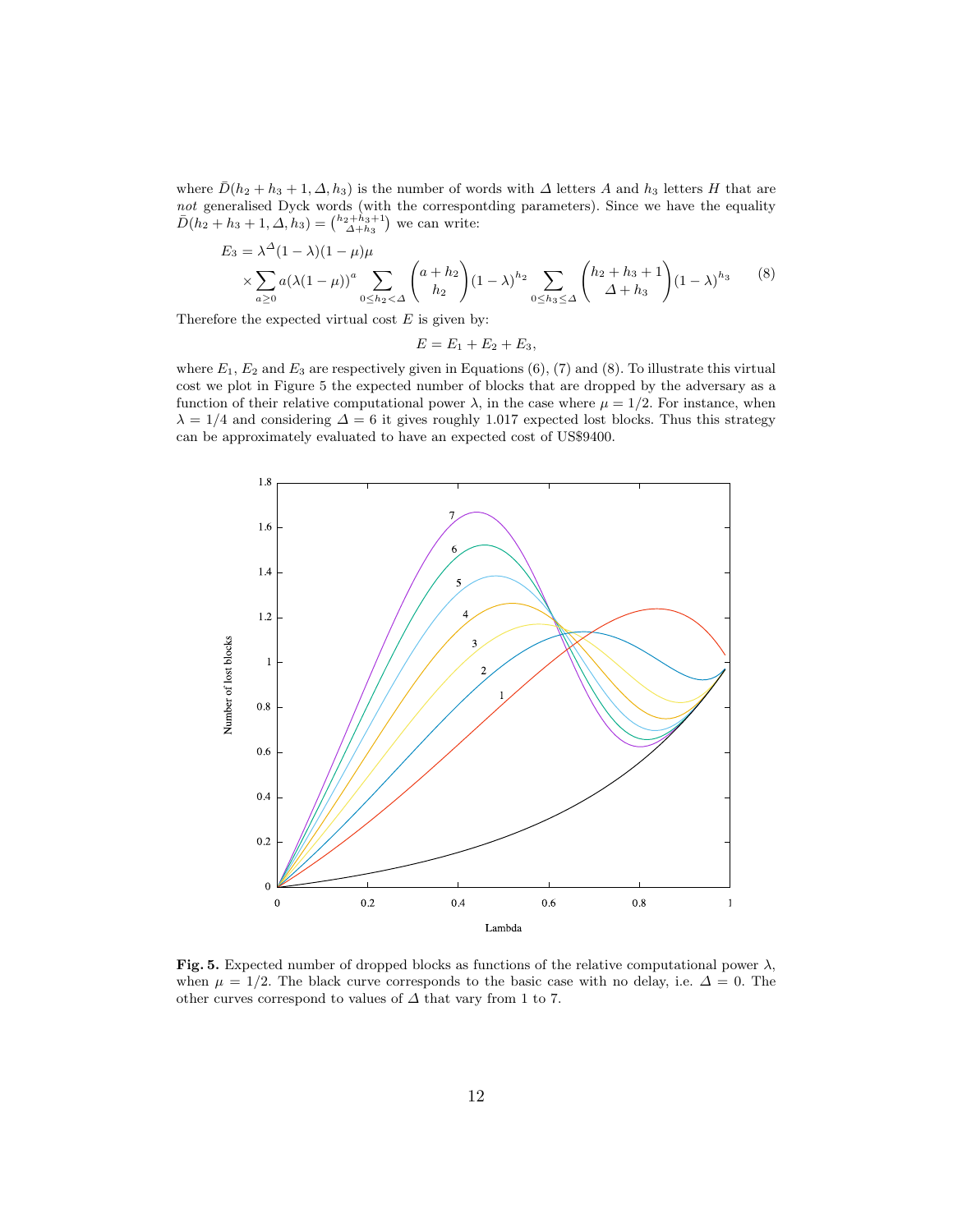### 5 Adversaries with a virtual budget

A virtual budget is the amount of money the adversary is ready to lose by not publishing valid blocks they found. An adversary with a virtual budget enforces a bound on the virtual cost, and thereby on the number of abandoned blocks. The analysis is similar to the previous case, but now, when the adversary runs out of budget, they must stop mining blocks that do not directly contribute to the longest chain.

Let  $b$  be the maximal number of blocks the adversary can drop, i.e., its budget. Then, the probability of  $\mathfrak{w}_1$  becomes:

$$
\Pr(\mathfrak{w}_1) = \sum_{a=0}^{b} (\lambda (1 - \mu))^a \mu = \frac{\mu (1 - (\lambda (1 - \mu))^{b+1})}{1 - \lambda (1 - \mu)}
$$

.

This is the probability to win when  $\Delta = 0$ , generalising the results of [BCG15] to adversaries with a budget. Let us compute the winning probability for  $\Delta > 0$ . Now, we cannot forget about what happened before the publication of the first decisive block as we did previously by conditioning over  $\mathfrak{e}_0$ , as we need to keep track of how many blocks the adversary dropped during that period.

Let  $\mathfrak f$  be the event that  $\mathcal A$  fails the game,  $\mathfrak b$  the event that  $\mathcal A$  used its full budget during the game, and o be the event that the blocks found by the adversary within their budget are all unpleasant. The event f is partitioned into four disjoint events:

$$
\Pr(f) = \Pr(f \wedge b \wedge \mathfrak{o}) + \Pr(f \wedge \neg b \wedge \mathfrak{o}) + \Pr(f \wedge \neg b \wedge \neg \mathfrak{o}) + \Pr(f \wedge b \wedge \neg \mathfrak{o}).
$$

Let us first focus on the event  $f \wedge b \wedge c$ . Look at the prefix of the sequence of found blocks up to the point where the adversary went out of budget. If  $b = 0$ , that prefix is empty and the probability of failure is  $1-\mu$ ; otherwise, the last block of that prefix is the bth block found by A. Let  $h$  denote the number of blocks honestly mined during that period. Then:

$$
\Pr(\mathfrak{f} \wedge \mathfrak{b} \wedge \mathfrak{o}) = \begin{cases} 1 - \mu & \text{if } b = 0, \\ (1 - \mu)(\lambda(1 - \mu))^b \sum_{h=0}^{\Delta} {b + h - 1 \choose b - 1} (1 - \lambda)^h \text{ otherwise.} \end{cases}
$$
(9)

Now, let us compute the probability of  $f \wedge \neg b \wedge \varphi$ . Look at the full sequence of found blocks,  $\Delta + 1$  of which are honestly mined, and  $a < b$  are found by the adversary. The probability can then be written as:

$$
\Pr(\mathfrak{f} \wedge \neg \mathfrak{b} \wedge \mathfrak{o}) = (1 - \mu)(1 - \lambda)^{\Delta + 1} \sum_{a=0}^{b-1} \binom{\Delta + a}{a} (\lambda (1 - \mu))^a.
$$
 (10)

We now look at  $f \wedge \neg b \wedge \neg c$ . Split the sequence of found blocks into two parts: the initial segment up to the pleasant block found by the adversary, and the rest of the sequence until the end. Let  $a_1$  be the number of blocks found by  $A$  during the initial part, excluding the last one (i.e., only the unpleasant blocks), and  $h_1$  the number of blocks honestly mined in the meantime, including the unpleasant broadcast decisive block. Let  $a_2$  be the number of blocks found by  $\mathcal A$ during the second phase. Since we suppose  $\neg b$ , we have  $a_1 + 1 + a_2 < b$ . The number of blocks honestly mined in the second phase is  $\Delta + 1 - h_1$ , including the final block. Observe that since A loses, the second part is a generalised Dyck word. Then, the probability can be computed as:

$$
\Pr(\mathfrak{f} \wedge \neg \mathfrak{b} \wedge \neg \mathfrak{o}) = (1 - \mu) \lambda \mu (1 - \lambda)^{\Delta + 1} \sum_{\substack{0 \le a_1 < b - 1 \\ 1 \le h_1 \le \Delta \\ 0 \le a_2 < b - a_1}} \binom{a_1 + h_1}{a_1} (\lambda (1 - \mu))^{a_1} D(\Delta, a_2, \Delta - h_1) \lambda^{a_1}.
$$
 (11)

The last event  $f \wedge b \wedge \neg \mathfrak{o}$  needs to be further split into two events: the case u where the pleasant decisive block found by  $A$  is the last block in there budget, and the case  $\nu$  where  $A$  still has some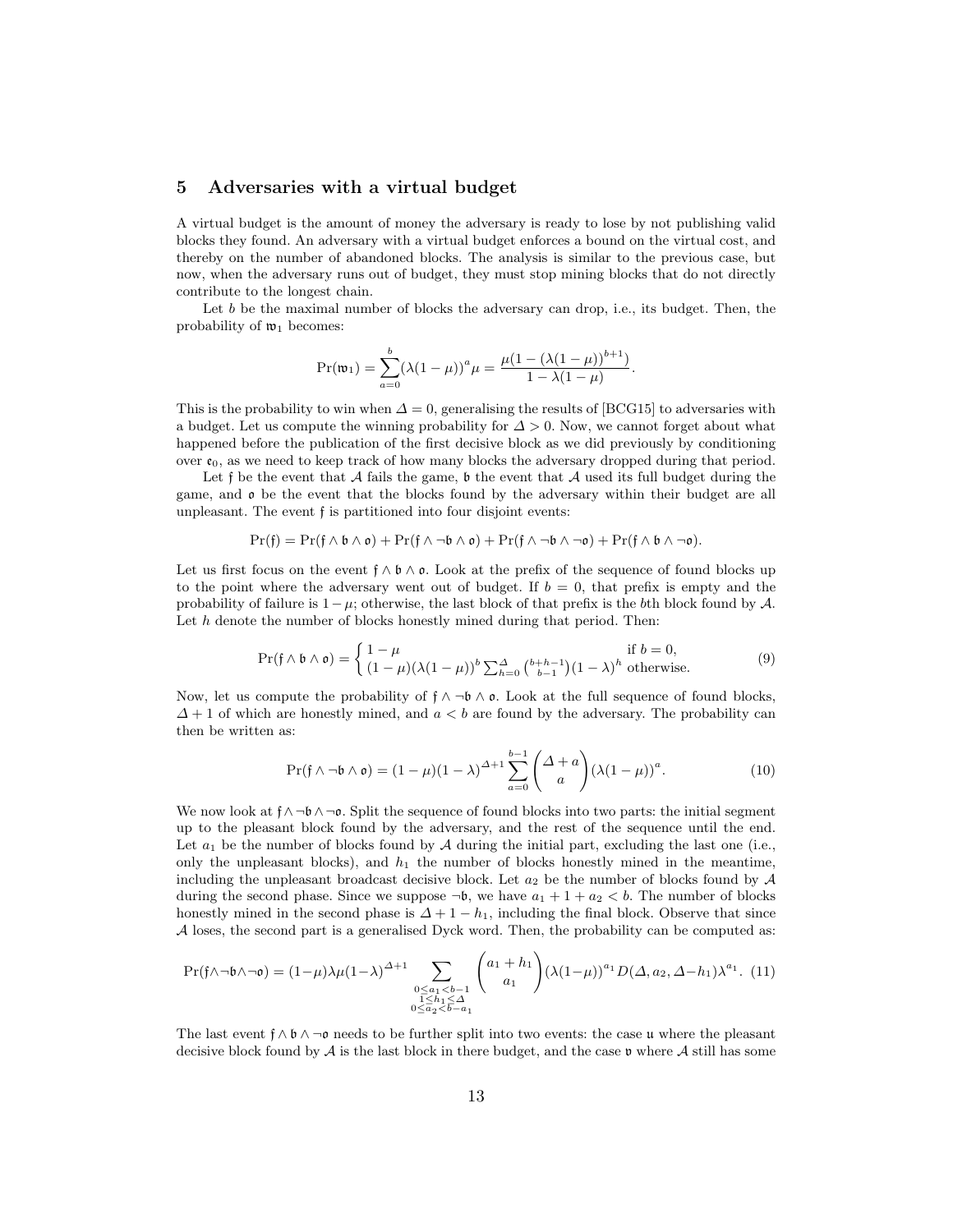budget after that pleasant block was found. Then,  $Pr(f \wedge b \wedge \neg o) = Pr(u) + Pr(v)$ . We first focus on u. Look at the prefix of the sequence of blocks up to the pleasant decisive block. That prefix contains exactly b blocks found by A (including the last one), and a number  $h \leq \Delta$  of blocks honestly mined (including the unpleasant decisive block). The probability is then:

$$
\Pr(u) = \lambda^{b} \mu (1 - \mu)^{b} \sum_{h=1}^{\Delta} {b + h - 1 \choose h} (1 - \lambda)^{h}.
$$
 (12)



Budget in terms of blocks

Fig. 6. Probabilities as functions of the budget (number of blocks that can be dropped), when  $\lambda = 1/4$  and  $\mu = 1/2$ . The two highest curves correspond to  $\mathcal{P}_{\mathcal{A}}$  in the delay-free case  $(\Delta = 0)$ and when  $\Delta = 6$ . The lowest curves are the four components that permit to compute  $\mathcal{P}_{\mathcal{A}}$  when  $\Delta = 6$ : the purple curve corresponds to Pr(f ∧ b ∧ o), the orange one to Pr(f ∧ ¬b ∧ o), the blue one to Pr( $f \wedge \neg b \wedge \neg o$ ), and the yellow one to Pr( $f \wedge b \wedge \neg o$ ).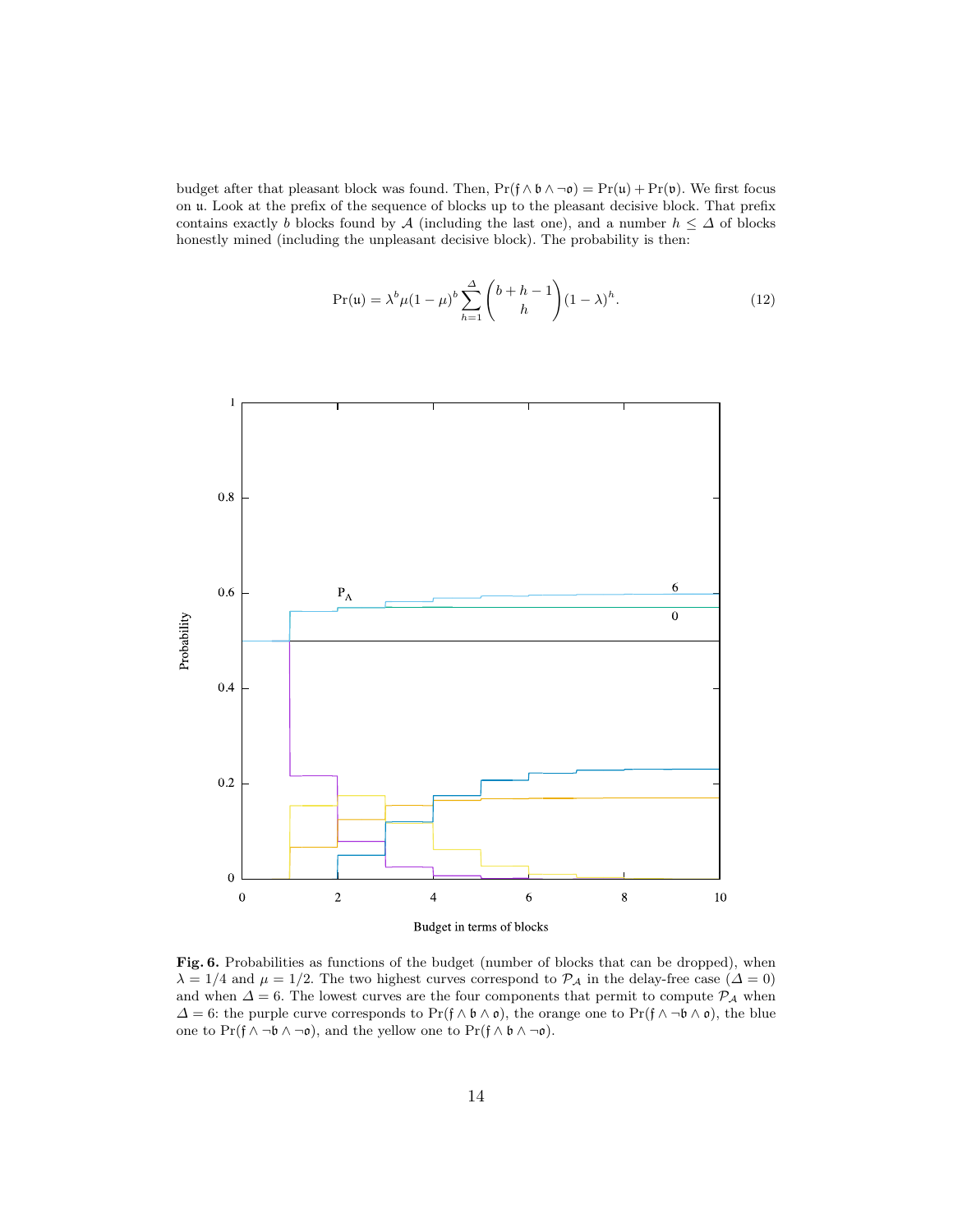It only remains to compute  $Pr(\mathfrak{v})$ . Again, focus on the prefix of the sequence of found blocks which stops when the adversary runs out of budget, i.e. when they mine their bth block. Split that prefix into two parts: the initial part up to the pleasant decisive block found by the adversary, and the second part, from that pleasant block to the end, i.e., the bth block of  $A$ . Let  $a_1$  be the number of blocks found by the adversary during the first part, excluding the last one (i.e., only the unpleasant blocks),  $h_1$  the number of blocks honestly mined in the meantime, including again the unpleasant decisive block, and  $h_2$  the number of blocks honestly mined in the second part. The number of blocks found by A in that part is  $b - a_1 - 1$ . The probability is then:

$$
\Pr(\mathfrak{v}) = (1 - \mu)\lambda^b \mu \sum_{\substack{0 \le a_1 < b - 1 \\ 1 \le h_1 \le \Delta \\ 0 \le h_2 \le \Delta - h_1}} \binom{a_1 + h_1}{a_1} (1 - \mu)^{a_1} (1 - \lambda)^{h_1 + h_2} D(h_1 + h_2, b - a_1 - 2, h_2). \tag{13}
$$

Finally, the winning probability is computed by subtracting all the possible failure probabilities:

$$
\mathcal{P}_{\mathcal{A}} = 1 - \Pr(\mathfrak{f} \wedge \mathfrak{b} \wedge \mathfrak{o}) - \Pr(\mathfrak{f} \wedge \neg \mathfrak{b} \wedge \mathfrak{o}) - \Pr(\mathfrak{f} \wedge \neg \mathfrak{b} \wedge \neg \mathfrak{o}) - \Pr(\mathfrak{u}) - \Pr(\mathfrak{v}),
$$

where  $Pr(f \wedge b \wedge o)$ ,  $Pr(f \wedge \neg b \wedge o)$ ,  $Pr(f \wedge \neg b \wedge \neg o)$ ,  $Pr(u)$  and  $Pr(v)$  are respectively given in Equations (9), (10), (11), (12) and (13). Figure 6 details how  $\mathcal{P}_{\mathcal{A}}$  varies as a function of the number of blocks that can be dropped in the two cases  $\Delta = 0$  (no delay) and  $\Delta = 6$ . Note that these probabilities tend to 0.57 (resp. 0.6) which were the probabilities previously found in Section 3.3 (resp. Section 4.4), when the budget was unlimited. Moreover, we can see that the winning probability converges fast enough so that even a small budget is sufficient to significantly cheat the game.

#### 6 Provident adversaries

#### 6.1 Games with early start and delay

Let us consider the more general case where not only there is a final delay  $\Delta \geq 1$  as previously, but the game also starts early, i.e. the decisive block is not the next one, but the  $n$ -th one, where  $n > 1$ . This corresponds to the real world situation where an attacker knows in advance which future block will be decisive for the goal he tries to achieve. This case is relevant when a far-sighted adversary may get ahead of the game to manipulate an upcoming decisive block. In truth, nothing prevents adversaries that already cheat from preparing themselves several blocks in advance, without waiting for the beginning of the game to start mining in secret.

The analysis of this situation is essential to applications where some parties commit on an upcoming random number. In a lottery, the ticket seller should announce in advance which (future) block will determine the winner, giving the adversary a head start to manipulate that precise block. It is also crucial in electronic voting systems, where unpredictable, verifiable, public randomness is required for the security of the random auditing after the election  $[CCC^+08]$ .

#### 6.2 Strategy

For the adversary, the goal will be to obtain a chain of length  $n - 1$  as soon as possible. If they can obtain such a branch before the honest miners – and keeps it secret –, they can start mining for a pleasant  $n$ -th block (the decisive one) while the honest miners are still working on building the initial segment of the chain. The adversary tries to build a chain longer than the honest one as follows: on one hand there is the public, honestly mined chain, and on the other hand there is the secret branch of the adversary. The adversary only mined on their own secret branch. At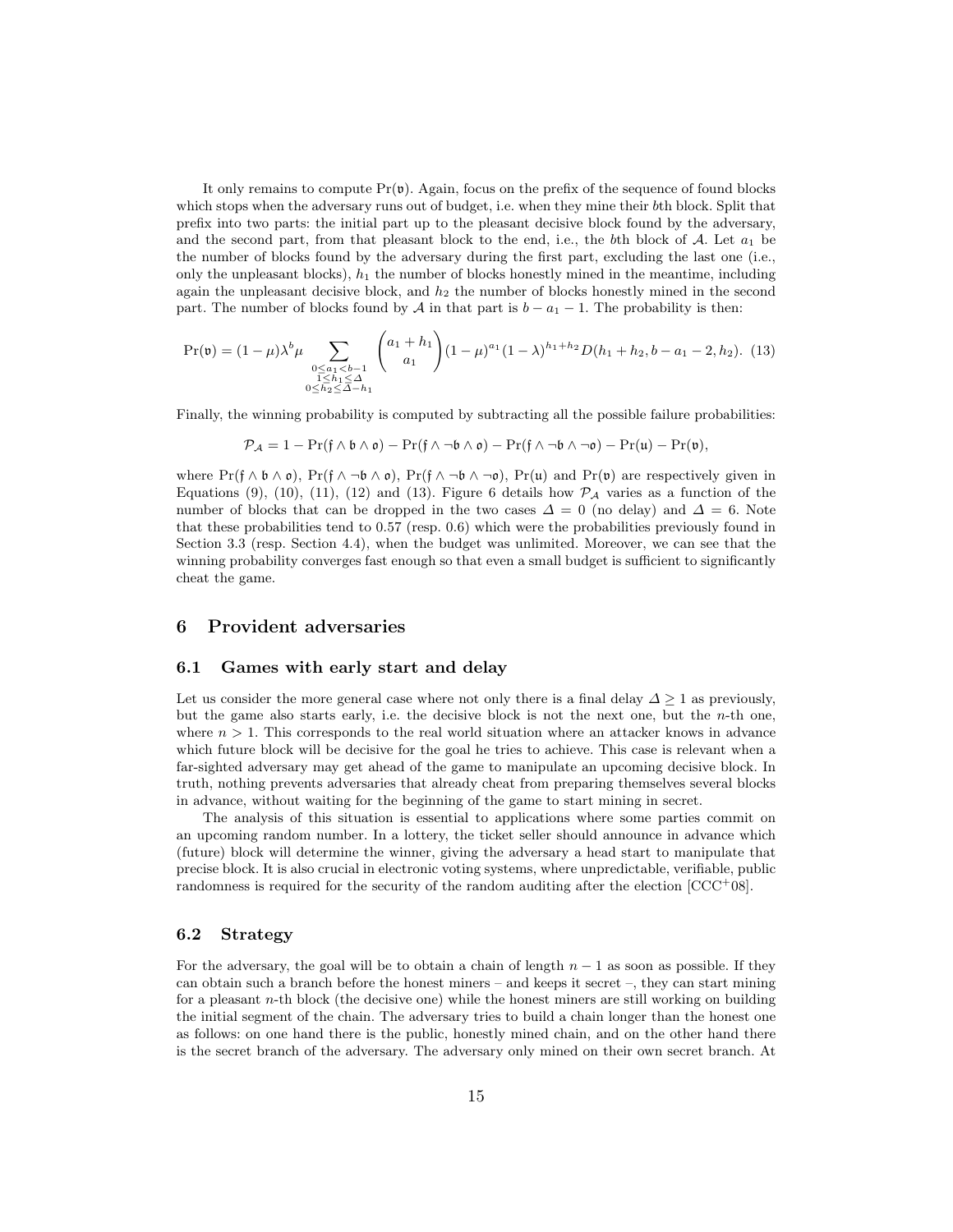any point, if the honest chain becomes longer than the adversary's branch, the latter is thrown away and replaced by the longer honest chain. With this strategy, the adversary's branch is never shorter than the public one.

When an  $n-1$ -th block has finally been found (either by A, or by the honest miners if A has not been fast enough) the adversary starts following the same strategy as in the previous game – see Section 4.3. Again, they focus all their computational power on mining the decisive block and throw away all valid but unpleasant blocks. At the first broadcast of the decisive block  $B_d$  two cases can occur. If it satisfies  $\chi(\text{Ext}(B_d)) = 1$  then A starts to act as a honest miner. Otherwise, if one honest miner broadcasts a decisive block satisfying  $\chi$ (Ext $(B_d)$ ) = 0, A continues to secretly mine on the previous block as if they received nothing. Again, they throw away all valid decisive blocks that would lead to their failure. If they find a pleasant one, they keep it secret, create a fork and continue to mine on their new chain, hoping to develop a branch longer than the current public one containing the unpleasant decisive block. If they manage to do so, they broadcast their fork, and all miners switch to that new longest chain and proceed to mine on that one, thereby including the cheated pleasant decisive block in the new consensus chain. The game ends when a miner finds a valid final block, whether it is on the original chain, or on the branch later appeared.

## 6.3 Computing the probability  $P_A$

To evaluate the probability that  $A$  wins, we consider again the event  $\mathfrak{e}_0$  that the first decisive broadcast block is an unpleasant one. As in Equation (5),  $\mathcal{P}_{\mathcal{A}}$  is given by:

$$
\mathcal{P}_{\mathcal{A}} = 1 - \Pr(\mathfrak{e}_0) \cdot (\Pr_{\mathfrak{e}_0}(\mathfrak{f}_0) + \Pr_{\mathfrak{e}_0}(\mathfrak{f}_{01})),\tag{14}
$$

where  $Pr_{\epsilon_0}(\mathfrak{f}_0)$  and  $Pr_{\epsilon_0}(\mathfrak{f}_{01})$  are functions given in Equations (3) and (4). Yet in this far-sighted adversary case, the analysis differs when computing the probability of  $\mathfrak{e}_0$ .

Let us consider the family of disjoint events  $a_k$  that A finds an  $n-1$ -th block with an advantage of k blocks over the public branch, where k varies from 0 (meaning that the  $n-1$ -th block is mined by a honest miner) to  $n-1$  (when A has computed the entire chain from blocks 1 to  $n-1$  while the honest miners did not find a single valid block). This leads to:

$$
\Pr(\mathfrak{e}_0) = \sum_{k=0}^{n-1} \Pr_{\mathfrak{a}_k}(\mathfrak{e}_0) \cdot \Pr(\mathfrak{a}_k).
$$

If a denotes the number of blocks dropped by  $A$  while the honest miners broadcast all the blocks needed to complete their chain up to the unpleasant decisive block,  $Pr_{\mathfrak{a}_k}(\mathfrak{e}_0)$  is given by the sum  $(1 - \lambda)^{k+1} (1 - \mu) \sum_{a \geq 0} {a+k \choose a} (\lambda (1 - \mu))^a$ . Using Equation (2) we find:

$$
\Pr_{\mathfrak{a}_k}(\mathfrak{e}_0) = (1 - \mu) \cdot \left(\frac{1 - \lambda}{1 - \lambda(1 - \mu)}\right)^{k+1}.
$$
 (15)

Thus it suffices now to evaluate the probabilities  $Pr(a_k)$ .

**Probability Pr(a<sub>k</sub>) for a fixed k.** Let k be an integer between 0 and  $n-1$ . The different outcomes that lead the adversary to obtain an advantage of  $k$  blocks can be modelled as paths on an  $(n-1)\times(n-1)$  grid of blocks from the point  $(0, 0)$  to the point  $(n-1, n-1-k)$ as in Figure 7. Following certain constraints.

Each point  $(a, h)$  of a path corresponds to the moment at which A has a valid branch from block 0 to block  $a$  whereas the honest chain only goes up to the block  $h$ . The adversary's strategy enforces  $h \leq a$ , i.e. the path never overpasses the diagonal line. The short arrows forming the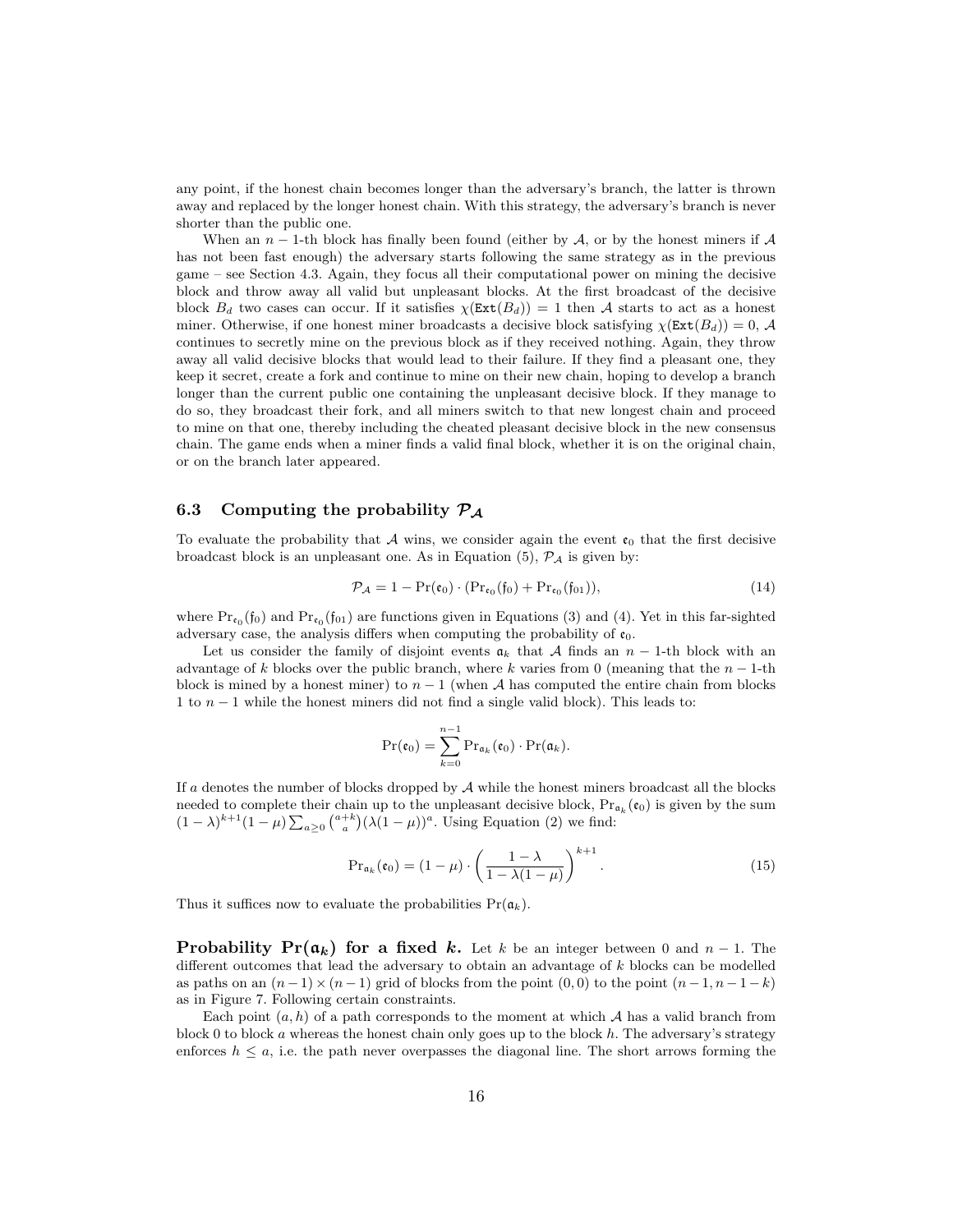path represent the events that a new valid block has been found. The arrow is red if the block was found by A and green if it was found by a honest miner. There are only three kinds of arrows:

- 1. Red arrows to the right: when A finds a block, it only increases their own secret branch.
- 2. Green arrows that go up, without overpassing the diagonal: when a honest miner finds a new block but  $A$ 's chain is longer, this block only increases the honest branch.
- 3. Green arrows on the diagonal: when a honest miner finds a new block and  $\mathcal{A}$ 's branch coincides with the honest chain, this block increases both chains.

Also, the path never follows the blue line: once the blue line has been reached, the next phase of  $\mathcal{A}$ 's strategy begins. To determine the probability of  $a_k$ , the strategy will consist in computing the number of such paths to  $(n-1, n-1-k)$  for any specified number of red arrows.

Let  $C_{x,y,r}$  denote the number of paths from  $(0,0)$  to  $(x,y)$  that follow all the previous requirements and go through r red segments precisely.  $C_{x,y,r}$  can be computed thanks to the following recursive formulae:

$$
C_{x,y,r} = \begin{cases} 0 & \text{if } y = 0, r \neq x \\ 1 & \text{if } y = 0, r = x \\ C_{x-1,y,r-1} & \text{if } x = n-1, y \neq n-1 \\ C_{x-1,y-1,r} & \text{if } x = n-1 = y \\ C_{x,y-1,r} + C_{x-1,y-1,r} & \text{if } x = y, y \neq n-1 \\ C_{x,y-1,r} + C_{x-1,y,r-1} & \text{otherwise.} \end{cases}
$$

At the end, since the number r of red arrows to go to  $(n-1, n-1-k)$  varies between k and  $n-1$ , the probability of  $a_k$  is given by:

$$
\Pr(\mathfrak{a}_k) = \sum_{r=k}^{n-1} (1 - \lambda)^{n-1-k} \lambda^r C_{n-1, n-1-k,r}.
$$

Together with Equation (15), we find:

$$
\Pr(\mathfrak{e}_0) = \frac{(1-\mu)(1-\lambda)^n}{1-\lambda(1-\mu)} \sum_{k=0}^{n-1} \left(\frac{1}{1-\lambda(1-\mu)}\right)^k \sum_{r=k}^{n-1} \lambda^r C_{n-1,n-1-k,r}.\tag{16}
$$

The probability  $\mathcal{P}_\mathcal{A}$  that  $\mathcal A$  wins is so computed thanks to Equation (14), using Equations (3), (4) and (16) as explicit formulae for the inner probabilities  $Pr_{\epsilon_0}(f_0)$ ,  $Pr_{\epsilon_0}(f_{01})$  and  $Pr(\epsilon_0)$ . Figure 8 shows how  $\mathcal{P}_{\mathcal{A}}$  varies with  $\lambda$ , for  $\mu = 1/2$  and a fixed value of  $n = 144$  that roughly corresponds to an adversary that starts mining with a day in advance. Note that with a relative computational power  $\lambda = 1/4$ , the probability that a provident adversary wins takes off from 50% to 74% in the realistic case when  $\Delta = 6$ . Figure 8 also suggests that being too provident is not necessary. Indeed,  $Pr(\mathfrak{e}_0)$  is the only parameter that governs the variations of the probability  $P_A$  when the adversary mines more or less in advance. We note that this probability stabilises very quickly, as mining with half-a-day, a day or a week in advance is roughly the same in terms of success.

## Acknowledgement

We would like to thank Arjen Lenstra for his comments and Antoine Joux for both his technical and financial support. A special thanks goes to Direction Générale de l'Armement and CNRS for funding the first author, and to the Swiss National Science Foundation for supporting the second author via grant number 200021-156420.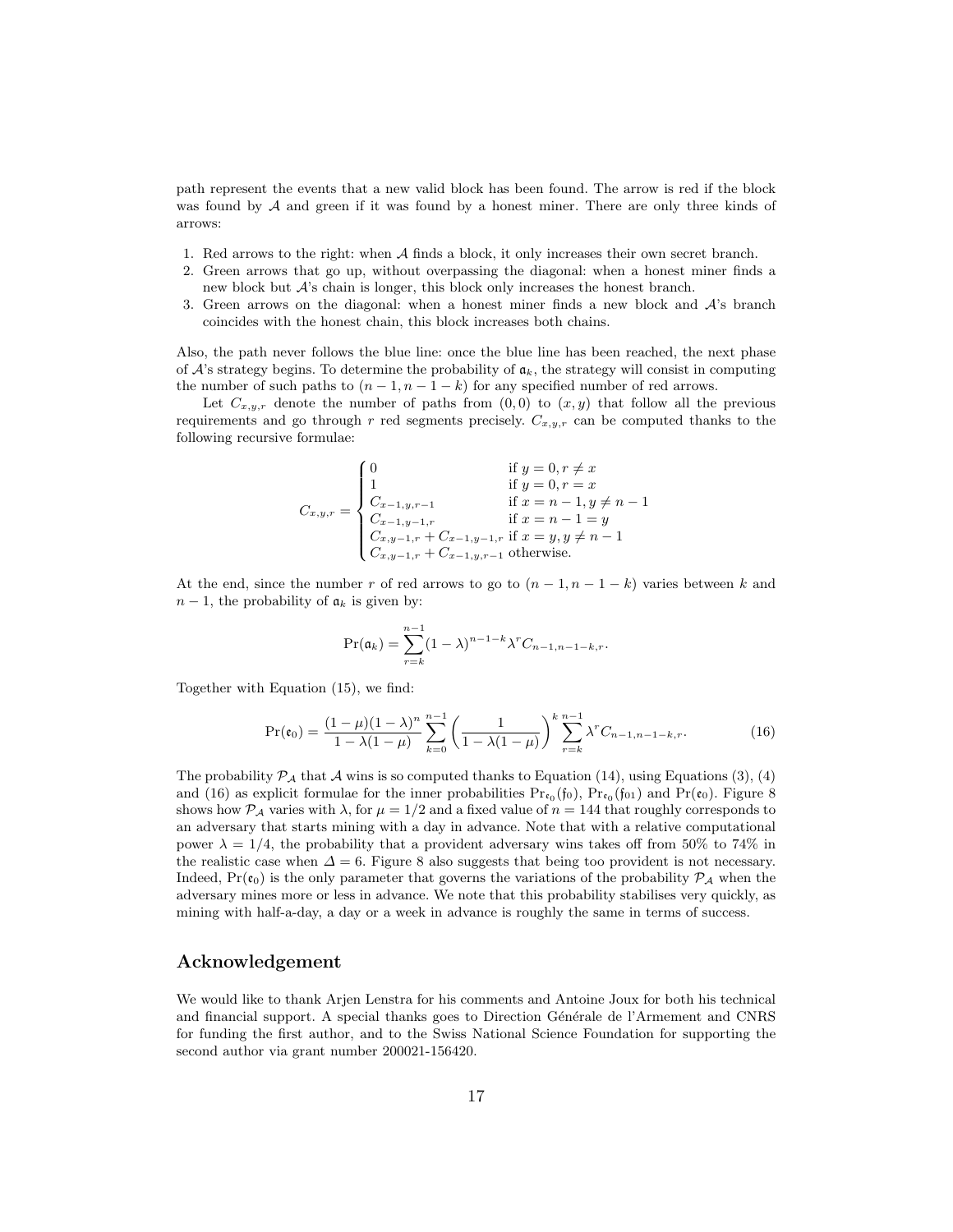

Fig. 7. Secret and public blocks mined during the event  $a_k$ . Green blocks (or arrows) represent the blockchain integrally mined by honest miners whereas red blocks (or arrows) are those secretly mined by A. On this example,  $n = 17$  and A finds the block number  $n - 1$  with a head start of  $k = 6$  blocks. The number inside each block (or near each arrow) indicates the order in which the corresponding block was mined, irrespective of whether it was broadcast or kept secret.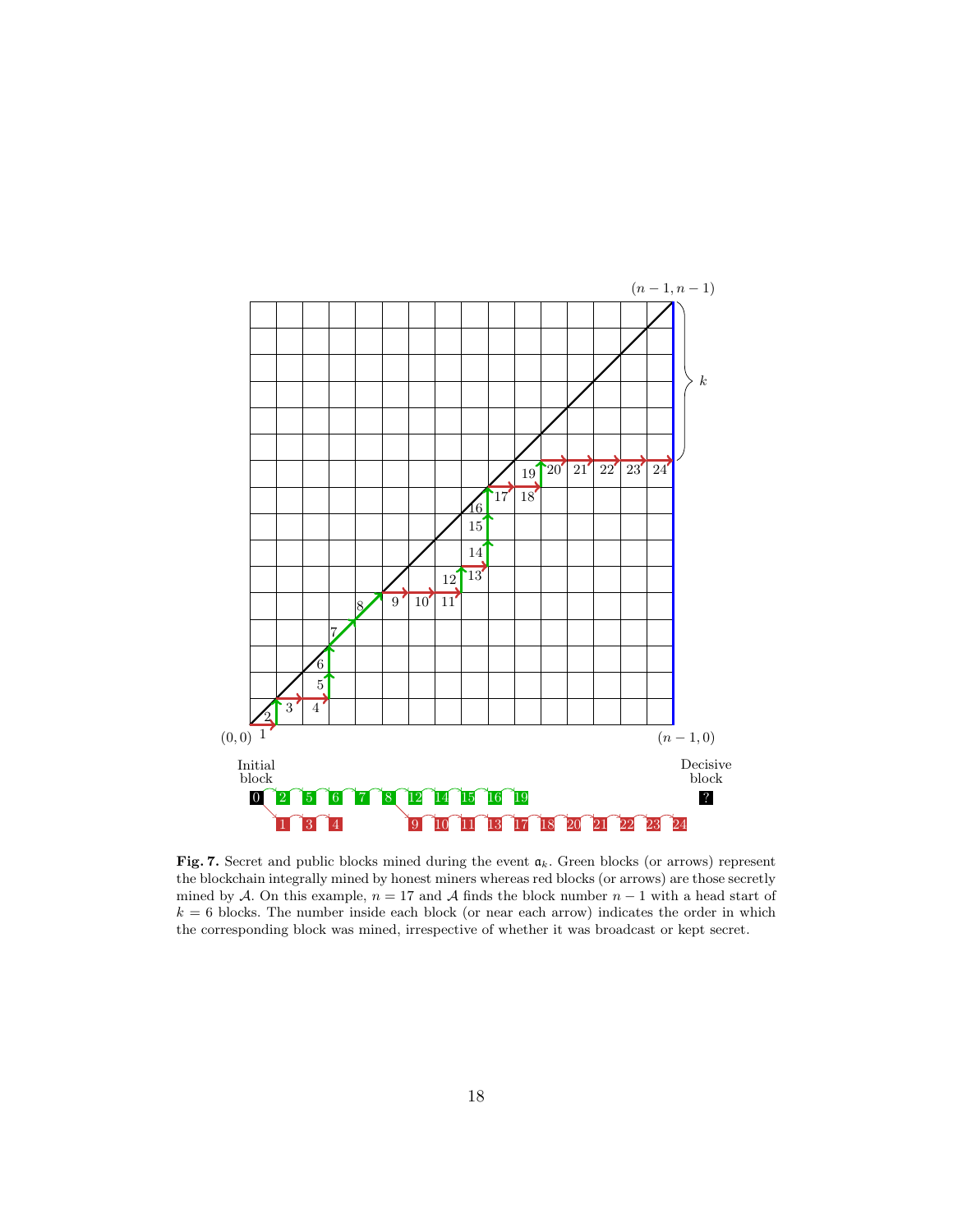

Fig. 8. Probability  $\mathcal{P}_A$  as a function of  $\lambda$  when  $\mu = 1/2$  and  $n = 144$  (in the case of Bitcoin, 144 blocks are found in an expected time of one day). The corresponding values of  $\Delta$  are 0, 1, 3, 6 and 12 as suggested on the curves. The lower curves represent the inner probability  $Pr(\mathfrak{e}_0)$  as a function of  $\lambda$  for  $\mu = 1/2$  and various choices of n. The black one corresponds to Pr( $\mathfrak{e}_0$ ) when  $n = 6$  (corresponding, in Bitcoin, to an expected time of one hour), the blue one when  $n = 36$ (six hours), the purple one when  $n = 144$  (one day) and the red one when  $n = 1008$  (one week).